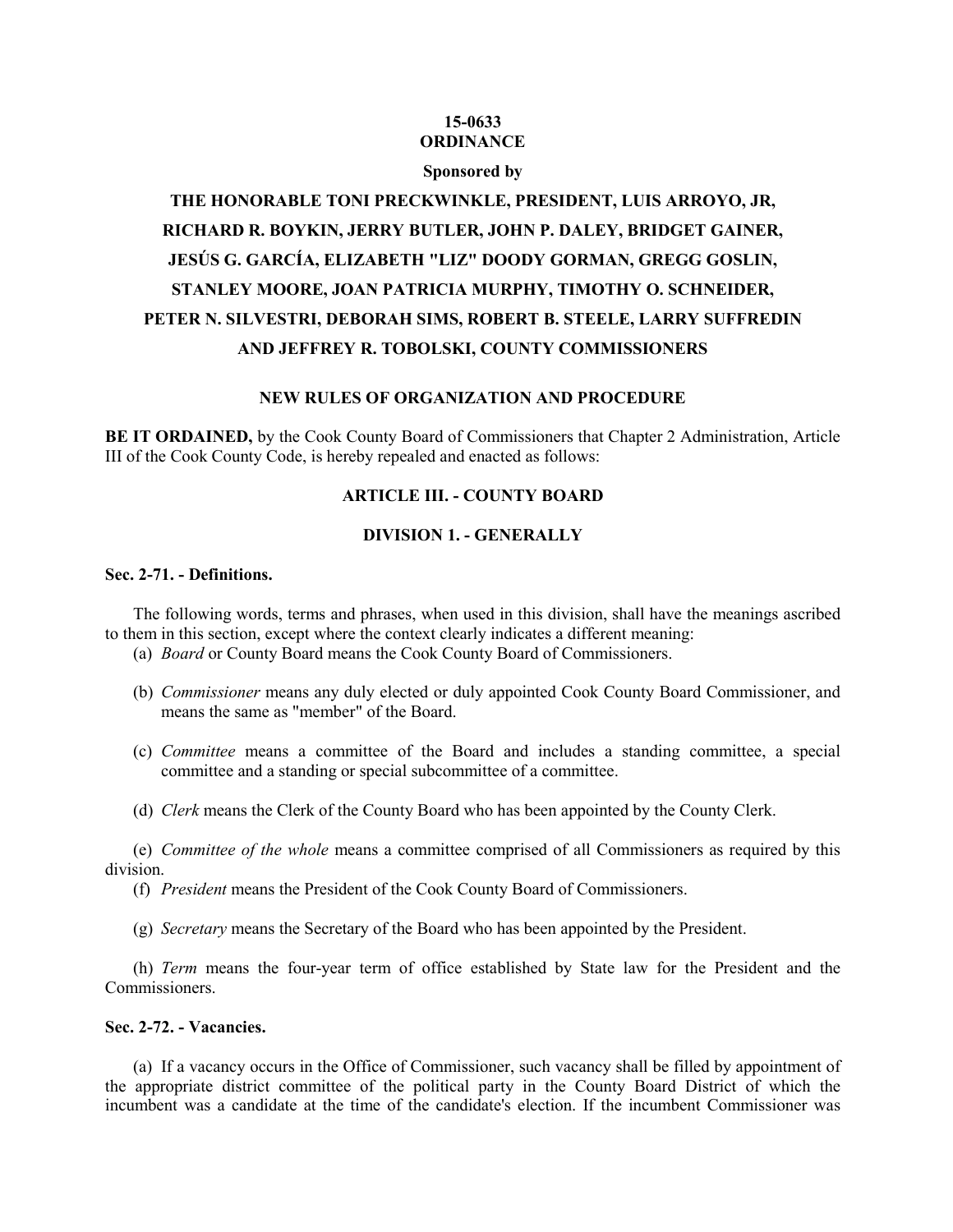appointed to the position, then such vacancy shall be filled by appointment of the appropriate district committee of the political party in the County Board District which appointed the incumbent. The appointee shall be of the same political party that the incumbent Commissioner was at the time of election or appointment.

(b) The district committee of a County Board District shall consist of the committeemen of each ward or township contained in whole or in part within the County Board District. In making appointments under this section, each committeeman of the appropriate district committee shall be entitled to one vote for each vote that was received, in that portion of the County Board District which the committeeman represent on the committee, by the Commissioner whose seat is vacant at the general election at which that Commissioner was elected to the seat which has been vacated (or the Commissioner's elected predecessor, if the Commissioner whose seat is vacant was appointed) and a majority of the total number of votes received in such general election by the Commissioner whose seat is vacant is required for the appointment of the successor.

(c) Appointments made under this section shall be in writing and shall be signed by members of the district committee whose total votes are sufficient to make the appointments. Such appointments shall be filed with the County Clerk.

(d) An appointment made under this section shall be for the remainder of the term.

# **Sec. 2-73. - Code of Conduct.**

(a) Each member of the County Board shall:

- (1) Promote public confidence in County government.
- (2) Keep safe all funds and other properties of the County.
- (3) Evaluate all financial decisions so that the best service or product is obtained at a minimal cost without sacrificing quality and fiscal responsibility.
- (4) Maintain a positive public image to pass constant public scrutiny.
- (5) Inject the prestige of the office into everyday dealings with the public, employees, and associates.
- (6) Conduct and perform the duties of the office diligently and promptly dispose of the business of the County.
- (7) Strive to bring new business and Industry into the County and diligently work towards maintaining all existing business and industry.
- (8) Maintain a respectful attitude toward employees, other public officials and associates.
- (9) Effectively and efficiently work with all governmental agencies, political subdivisions and other organizations within the County in order to further the interest of the County.
- (10) Properly administer the affairs of the County.
- (11) Faithfully comply with the laws of the land and regulations of the County and impartially apply them to everyone.
- (b) Each member of the County Board shall not use the elected/or appointed position to:
	- (1) Improperly influence or attempt to influence other officials to act in the member's own favor.
	- (2) Accept anything of value from any source which is offered to influence the member's action as a public official.
	- (3) Engage in outside interests that are not compatible with the impartial and objective performance of the member's duties.

# **Sec. 2-74. - Clerk of Board; printed proceedings of County Board.**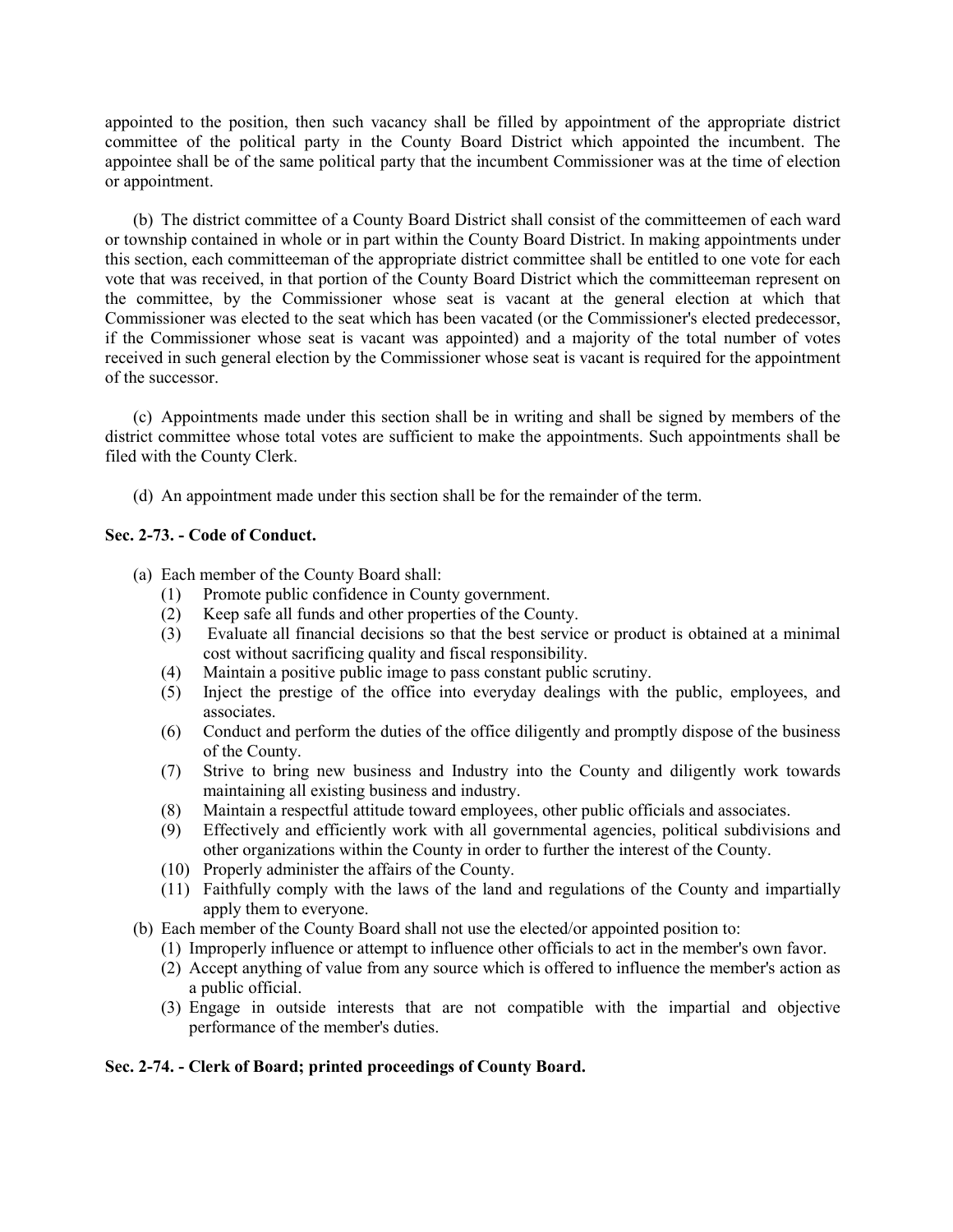(a) The Cook County Clerk shall perform, or designate an individual to perform, the function of Clerk of the Board. The Clerk of the Board shall take the roll of the members of the Board at every meeting of the Board when requested.

(b) The Clerk of the Board shall, in conjunction with the Secretary to the Board, record the proceedings of the County Board.

(c) That the Clerk of the Board is hereby, instructed to print or cause to be printed all the proceedings of the County Board had, done or enacted at each and every meeting, general and special, thereof, in such manner that the printed proceedings shall be a full and perfect record of all the acts and doings of the County Board at each and every of its regular and special meetings and each and every of the sessions thereof.

(d) The printed proceedings of each meeting or session, as above provided, shall be submitted to the County Board for its approval at the first session immediately succeeding the meeting or session at which such proceedings were had. The printed proceedings, when approved by the County Board, shall stand for and be the official record of the proceedings of the County Board and shall be duly certified as such by the Clerk of the Board.

- (e) *Approval of Journal of Proceedings.* Effective January 1, 2011, in accordance with Public Act 96 1473, the Journal of Proceedings shall be approved within the time allowed by the law. To achieve this requirement of the law, the following procedures shall be followed:
	- (1) Commissioners shall file a statement of their "nay" and "present" votes with the Clerk, for items before the Board, or with the Secretary, for items in Committee within 24 hours of the end of a Meeting.
	- (2) Draft copies of the Journal of Proceedings shall be circulated to the President and the Board within 21 days of the meeting for review and correction.
	- (3) All corrections shall be made to the Clerk in writing within 48 hours of receiving the Draft Copy of the Journal of Proceedings.
	- (4) A standing meeting of the Committee on Rules and Administration, shall be convened prior to a regularly scheduled Board Meetings shall be convened to approve the Journal with all corrections.
	- (5) The Board shall approve the Report of the Committee on Rules and Administration at the subsequent Board Meeting.

## **Sec. 2-75. – Secretary to the Board of Commissioners; Videotaped proceedings.**

(a) The Secretary to the Board shall be responsible for assisting the President and Members of the Board in the assembly of the agendas, notices and reports for the meetings of the Board, its committees and subcommittees.

(b) The Secretary to the Board shall maintain an electronic legislative database of all proceedings of the Board, its committees and subcommittees. The Secretary shall assign a file identification number to items heard by the Board, its committees and subcommittees and utilize the number in the database.

The Secretary to the Board shall be responsible for coordinating the creation and maintenance of an audio and/or video record of all Board proceedings. Creation and maintenance of an audio and video record of the meetings includes any production, publication, reproduction, broadcast, live stream, digital archive or any other method of making such records available to the public in part or in whole. The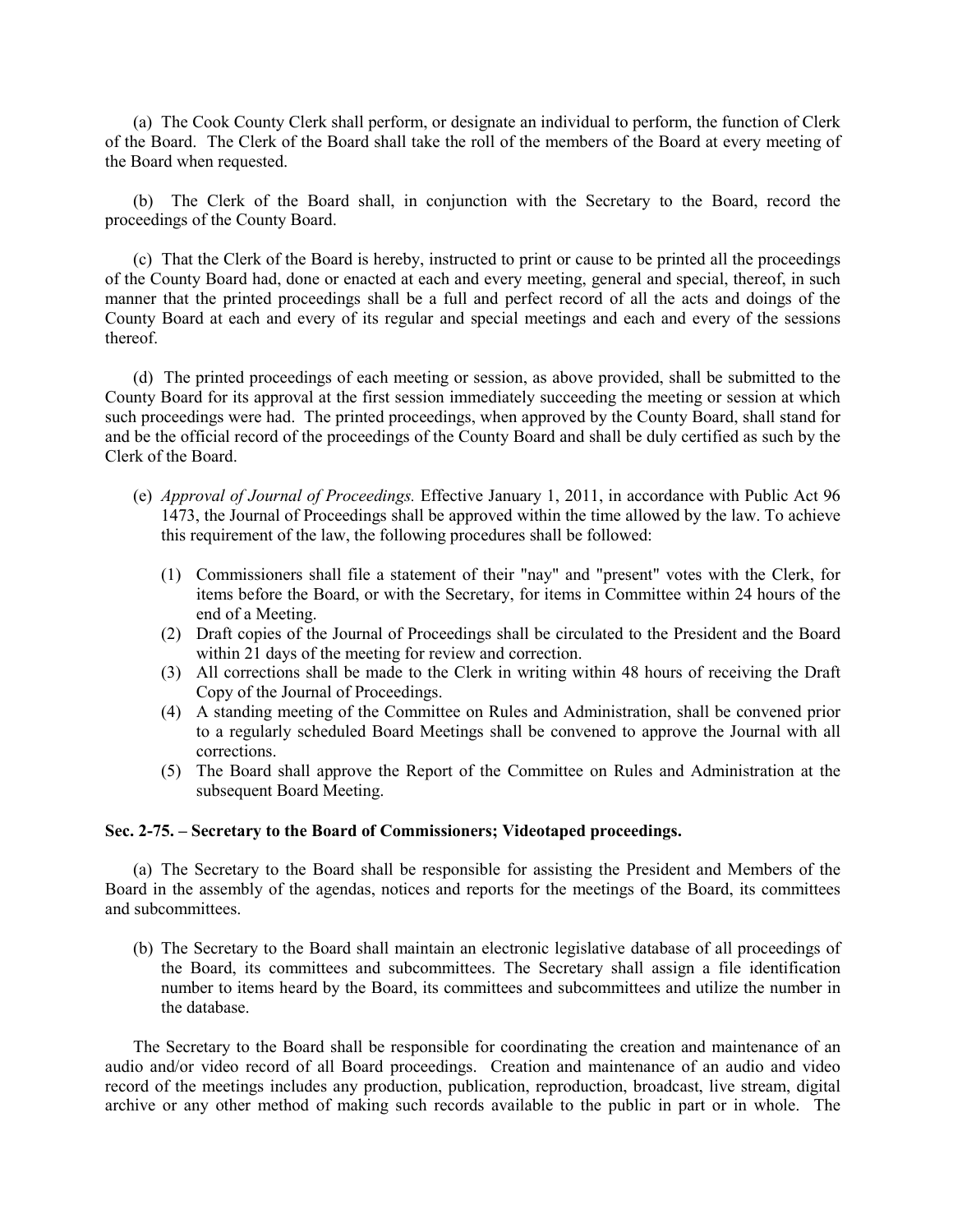Secretary shall retain all recordings and make them available upon request, with the exception of closed session recordings protected in accordance with the Illinois Open Meetings Act. Members of the public shall be allowed to listen to recordings of open meetings during regular office hours except when the recordings are in immediate use by persons exercising official County duties. The Secretary may require a notice in writing to be submitted 48 hours prior to the time when the recordings are desired for viewing. In accordance with the Freedom of Information Act, any member of the public wishing to purchase a copy of a recording of an open meeting may do so upon payment to the County of the cost of its reproduction.

(c) County departments which may aid in the creation and maintenance of an audio and video record of the Board proceedings shall provide their cooperation to the Secretary to the Board in the furtherance of the Secretary's responsibilities as enumerated in Subsection (b).

(d) No portion of any videotape of the proceedings of the County Board, or of any committee or subcommittee thereof, prepared or taken by or for the County shall be produced, manufactured, sold, distributed or broadcast for commercial use or sponsorship, where such commercial use or sponsorship could reasonably be expected to lead to false or misleading communication or any unlawful activity in relation to the content of the videotape. Use of the videotape as part of a bona fide news program or public affairs documentary program is not prohibited. Certified copies of videotaped recordings of meetings of the County Board or of any sub-committee thereof, shall be available for distribution pursuant to rules and procedures as may be adopted by the County Board. Videotaped recordings as may be made of meetings shall be retained by the County Clerk of the County and be made available by the County Clerk for public inspection and copying pursuant to the Freedom of Information Act (5 ILCS 140/1 et seq.). Nothing herein shall require the County Clerk to provide electronic viewing equipment.

(e) Any person who violates the videotaping provisions of this section shall be subject to a fine of up to \$1,000.00 for each violation.

#### **Sec. 2-76. - Ordinances, resolutions, motions, veto and reconsideration.**

Upon the return to the County Clerk by the President of the County Board of any or a portion of any ordinance, resolution or motion adopted by said Board, the vote by which the same was adopted shall be reconsidered by said Board as to so much thereof as may have been vetoed; and if, after such reconsideration, four-fifths of all the members of the Board shall agree to adopt the same by yeas and nays, to be entered on the journal, the same shall take effect notwithstanding the President may have refused to approve thereof.

If the President vetoes any Ordinance or Resolution or other item, the Clerk shall place the veto message and the corresponding ordinance or resolution or other item on the agenda of the next regular meeting.

## **Sec. 2-77. - Fiscal impact review.**

- (a) *Short title.* This Section shall be known and may be cited as the Fiscal Impact Review Ordinance.
- (b) *Impact note required.*
	- (1) Every measure before the County Board including but not limited to any ordinance, resolution, motion, contract approval, or any amendment thereto (collectively and individually "measure"), except those measures making a direct appropriation or approving a contract for a specified amount to be expended within one fiscal year, the purpose or effect of which is to expend any County funds or to increase or decrease the revenues of the County, or to require the expenditure of their own funds either directly or indirectly, shall have prepared for it a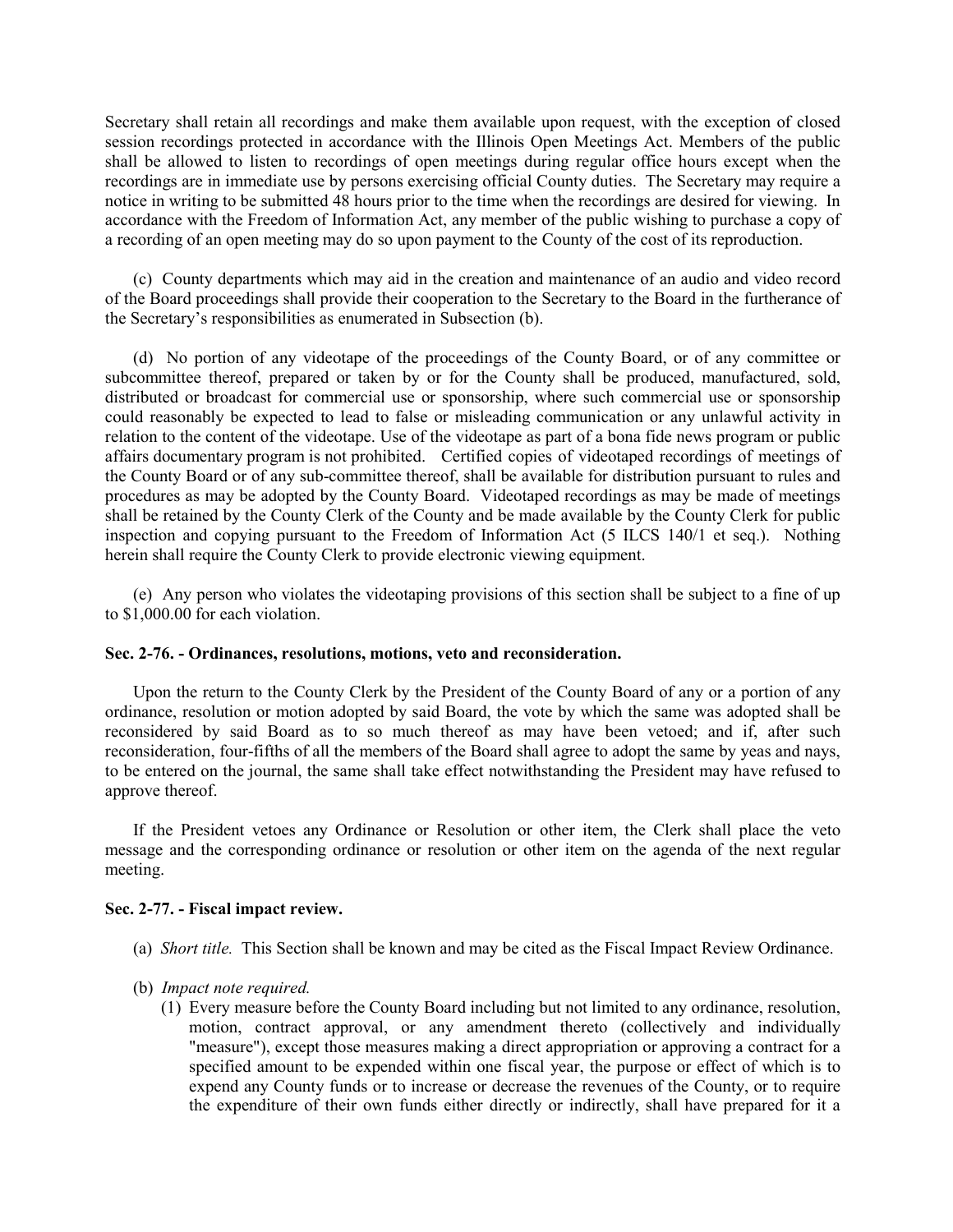brief explanatory statement or note ("fiscal note") which shall include a reliable estimate of the probable impact of such measure upon the County's annual budget.

(2) If an ordinance authorizes capital expenditures or appropriates funds for capital expenditures, a fiscal note shall specify by year any principal and interest payments required to finance such capital expenditures. In addition, increased operational costs, by year, shall be specified. In no event shall a fiscal note be required to estimate out-year costs for more than five years.

# (c) *Responsibility and deadline for furnishing the fiscal note.*

- (1) The Secretary of the Board shall request, promptly after the introduction of the measure before the County Board, the Chief Financial Officer of the County to prepare a fiscal note setting forth the information specified in this section regarding any measure.
- (2) No measure may be called for a final vote by the County Board until delivery of the fiscal note according to the provisions of this section, except that whenever, because of the complexity of the measure, additional time is required for the preparation of the fiscal note the Chief Financial Officer shall provide each member of the County Board and the President of the County Board with a statement of reasons why the fiscal note cannot be supplied in seven business days, and request an extension of time not to exceed five additional business days within which such fiscal note is to be furnished. Such extension shall be granted only with the consent of the majority of the members of the County Board and shall not extend beyond the end of the fiscal year in which the request was made. In no event may such extensions be used to unduly delay or hinder the consideration of the measure by the County Board. The County Board shall authorize the drafting of any rules of regulations which shall be subject to County Board approval, to ensure compliance with this section.
- (3) In connection with the preparation of the fiscal note, all County officials and employees shall upon request cooperate with the Chief Fiscal Officer in providing information.
- (d) *Form and content.*
	- (1) The fiscal note shall be factual in nature, as brief and concise as may be, and shall provide as reliable an estimate, in dollars, as is possible under the circumstances. The fiscal note shall include both the immediate effect, and if determinable or reasonably foreseeable, the longrange effect of the measure.
	- (2) If, after careful investigation it is determined that no dollar estimate is possible, the fiscal note shall contain a statement to that effect, setting forth the reasons why no such estimate can be given. A brief summary or work sheet of computations used in arriving at the fiscal note figures shall be included.
- (d) *Preparation of fiscal note.*
	- (1) No comment or opinion shall be included in the fiscal note with regard to the merits of the measure for which the fiscal note is prepared; however, technical or mechanical defects may be noted.
	- (2) The work sheet shall include, insofar as practicable, a breakdown of the costs upon which the fiscal note is based. Such breakdown shall include, but need not be limited to, costs of personnel, materials and supplies, and capital outlay. The fiscal note shall also include such other information as is required by the rules and regulations which may be promulgated by the County Board with respect to the preparation of such fiscal notes. A copy of the fiscal note shall be delivered to each member of the Board and the President of the County Board, according to the provisions of Subsection (b) of this section.
	- (3) The original of the fiscal note and the work sheet shall be signed by the Chief Financial Officer or such person as the Chief Financial Officer may designate.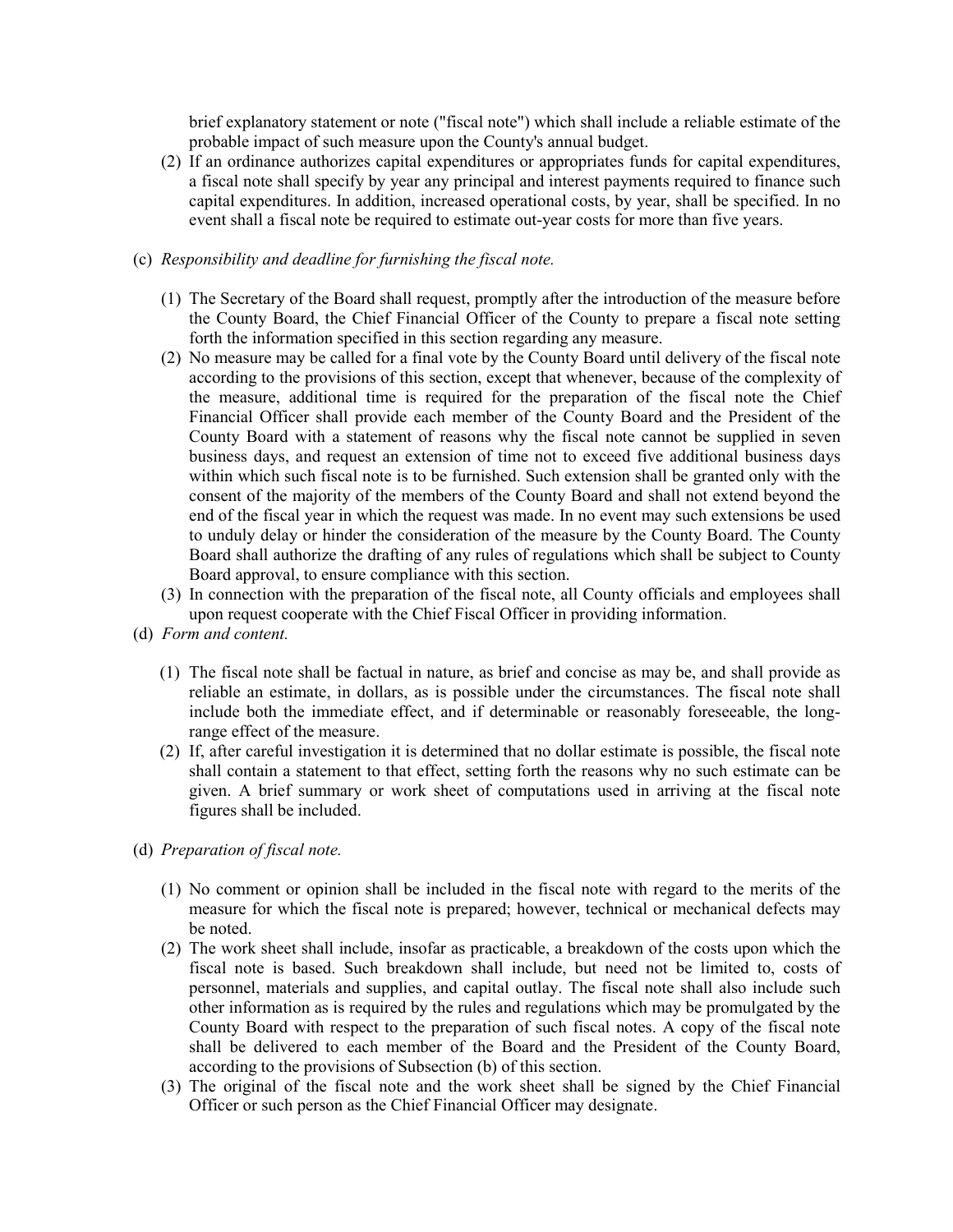(f) *No restrictions on committee testimony.* The fact that a fiscal note is prepared for any measure shall not preclude or restrict the appearance before any committee of the County Board, of any official or authorized employee of any County commission, department, agency or other entity who desires to be heard in support of or in opposition to the measure.

## **Sec. 2-78. - Debt impact review.**

- (a) *Short title.* This section shall be known and may be cited as the Debt Impact Review Ordinance.
- (b) *Long-term debt authorization.* In this section the term "long-term debt authorization" means:
	- (1) The dollar amount of bonds or other evidences of indebtedness which are secured by the full faith and credit of the County or are required to be repaid, directly or indirectly, from tax revenue and which can be sold in support of designated purposes by the County, any department, authority, public corporation or quasi-public corporation of the County, or any other public agency created by the County; or
	- (2) The dollar amount of bond and other evidences of indebtedness which are not secured by the full faith and credit or tax revenue of the County nor required to be repaid, directly or indirectly, from tax revenue and which can be sold in support of designated purposes by the County, any department, authority, public corporation and quasi-public corporation of the County, or any other public agency created by the County.
- (b) *Impact note required.* Every measure before the County Board, including but not limited to any ordinance, resolution, motion, or any amendment thereto (collectively and individually "measure"), which proposes to increase or add new long-term debt authorization or would require, through appropriation, the use of bond financed funds, shall have prepared for it a brief explanatory statement or note which shall include a reliable estimate of the probable impact of such measure upon the finances of the County Government ("debt impact note").
- d) *Responsibility and deadline for furnishing note.*
	- (1) The Secretary of the Board shall request, promptly after the introduction of the measure before the County Board, the Chief Financial Officer, or any person within the office of the Chief Financial Officer whom the Chief Financial Officer may designate, to prepare a written statement setting forth the information specified in this section regarding any measure.
	- (2) No measure may be called for a final vote by the County Board until delivery of the debt impact note according to the provisions of this section, except that whenever, because of the complexity of the measure, additional time is required for the preparation of the debt impact note, the office of the Chief Financial Officer shall provide each member of the County Board and the President of the County Board with a statement of reasons why the debt impact note cannot be supplied in seven business days, and request an extension of time not to exceed five additional business days, within which such debt impact note is to be furnished. Such extension shall be granted only with the consent of the majority of the members of the County Board and shall not extend beyond the end of the fiscal year in which the request was made. In no event may such extensions be used to unduly delay or hinder the consideration of the measure by the County Board. The County Board shall authorize the drafting of any rules or regulations which shall be subject to County Board approval, to ensure compliance with this section.
	- (3) In connection with the preparation of the debt impact note, all County officials and employees shall upon request cooperate with the Chief Fiscal Officer in providing information.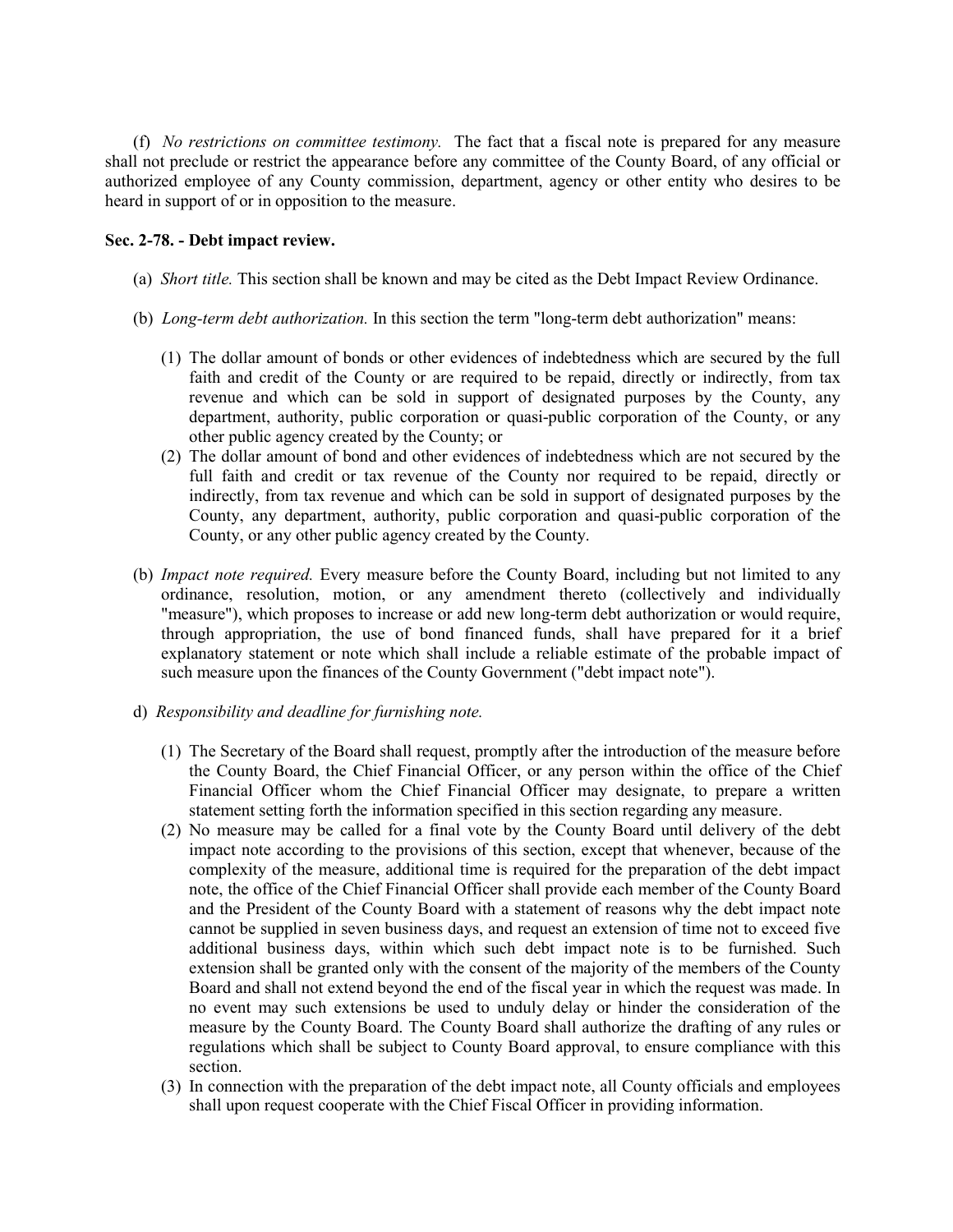- (e) *Form and content.*
	- (1) The debt impact note shall be factual in nature, as brief and concise as may be, and shall provide as reliable an estimate, in terms of dollar impact, as is possible under the circumstances. The debt impact note shall include both the immediate effect, and if determinable or reasonably foreseeable, the long-range effect of the measure.
	- (2) If, after careful investigation it is determined that no dollar estimate is possible, the debt impact note shall contain a statement to that effect, setting forth the reasons why no such estimate can be given. A brief summary or work sheet of computations used in arriving at the debt impact note figures shall be included.
- (f) *Preparation of debt impact note.*
	- (1) No comment or opinion shall be included in the debt impact note with regard to the merits of the measure for which the debt impact note is prepared; however, technical or mechanical defects may be noted.
	- (2) The work sheet shall include, insofar as practicable, a breakdown of the costs upon which the debt impact note is based. Such breakdown shall include, but need not be limited to, costs of personnel, materials and supplies, and capital outlay. The debt impact note shall also include such other information as is required by the rules and regulations which may be promulgated by the County Board with respect to the preparation of such debt impact notes. A copy of the debt impact note shall be delivered to each member of the County Board and the President of the County Board according to the provisions of Subsection (b) of this section.
	- (3) The original of the debt impact note and the work sheet shall be signed by the Chief Financial Officer or such person as the Chief Financial Officer may designate.

(g) *No restrictions on committee testimony.* The fact that a debt impact note is prepared for any measure shall not preclude or restrict the appearance before any committee of the County Board, of any official or authorized employee of any County commission, department, agency or other entity who desires to be heard in support of or in opposition to the measure.

# **Sec. 2-79. - Correctional budget impact review.**

(a) *Short title.* This section shall be known and may be cited as the Correctional Budget Impact Review Ordinance.

(b) *Impact note required.* Every measure before the County Board, including but not limited to any ordinance, resolution, motion, or any amendment thereto (collectively and individually "measure"), which creates a new criminal offense for which a sentence to the County Department of Corrections may be imposed, or which enhances any class or category of offense to a higher grade or penalty for which a sentence to the County Department of Corrections is authorized, or which requires a mandatory commitment to the County Department of Corrections, shall have prepared for it a correctional budget and impact note ("correctional note"), which shall include a brief explanatory statement or note and a reliable estimate of the probable impact of such measure upon the overall resident population of the County Department of Corrections incarceration facilities and the probable impact which such measure will have upon the Department's annual budget.

- (c) *Responsibility and deadline for furnishing note.*
	- (1) The Secretary of the Board shall request, promptly after the introduction of the measure before the County Board, the County Sheriff ("Sheriff"), or any person within the office of the Sheriff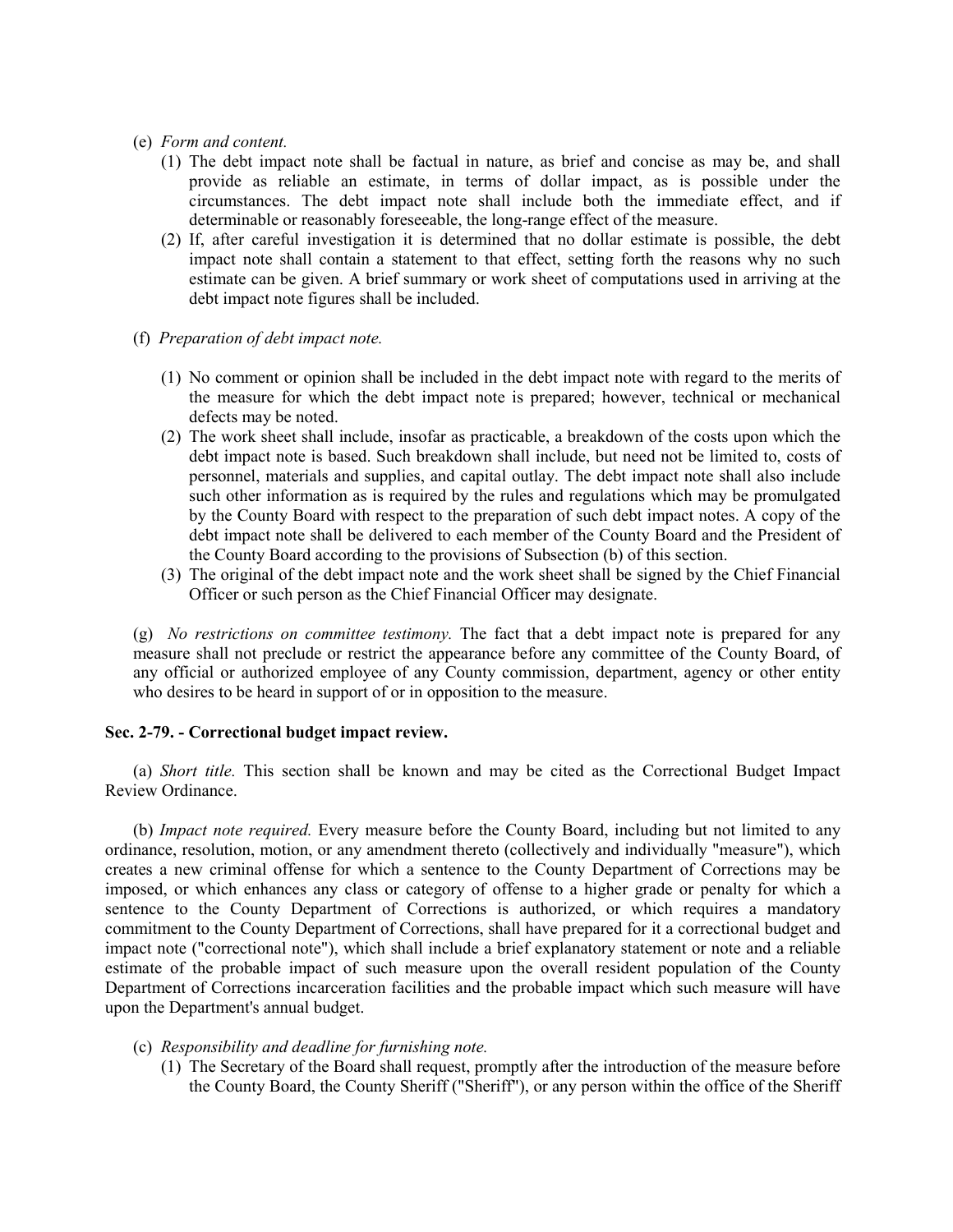whom the Sheriff may designate, to prepare a correctional note setting forth the information specified in this section regarding any measure.

- (2) No measure may be called for a final vote by the County Board until delivery of the correctional note according to the provisions of this section, except that whenever, because of the complexity of the Measure, additional time is required for the preparation of the correctional note, the office of the Sheriff shall provide each member of the County Board and the President of the County Board with a statement of reasons why the correctional note cannot be supplied in seven business days, and request an extension of time not to exceed five additional business days within which such correctional note is to be furnished. Such extension shall be granted only with the consent of the majority of the members of the County Board and shall not extend beyond the end of the fiscal year in which the request was made. In no event may such extensions be used to unduly delay or hinder the consideration of the measure by the County Board. The County Board shall authorize the drafting of any rules or regulations which shall be subject to County Board approval, or take any further action necessary to ensure compliance with this section.
- (3) In connection with the preparation of the correctional note, all County officials and employees shall upon request cooperate with the Sheriff in providing information.
- (d) *Form and content.*
	- (1) The correctional note shall be factual in nature, as brief and concise as may be, and shall provide as reliable an estimate, in terms of population and dollar impact, as is possible under the circumstances. The correctional note shall include both the immediate effect, and if determinable or reasonably foreseeable, the long-range effect of the measure.
	- (2) If capital expenditures are authorized, or funds for capital expenditures are appropriated, the fiscal note shall specify by year any principal and interest payments required to finance such capital expenditures. In addition, increased operational costs, by year, shall be specified. In no event shall a correctional note be required to estimate out-year costs for more than five years.
	- (3) If, after careful investigation it is determined that no population or dollar estimate is possible, the correctional note shall contain a statement to that effect, setting forth the reasons why no such estimate can be given. A brief summary or work sheet of computations used in arriving at the correctional note figures shall be included.
- (e) *Preparation of correctional note.*
	- (1) No comment or opinion shall be included in the correctional note with regard to the merits of the measure for which the correctional note is prepared; however, technical or mechanical defects may be noted.
	- (2) The work sheet shall include, insofar as practicable, a breakdown of the costs upon which the correctional note is based. Such breakdown shall include, but need not be limited to, costs of personnel, materials and supplies, and capital outlay. The correctional note shall also include such other information as is required by the rules and regulations which may be promulgated by the County Board with respect to the preparation of such correctional notes. A copy of the correctional note shall be delivered to each member of the County Board and the President of the County Board according to the provisions of Subsection (b) of this section.
	- (3) The original of the correctional note and the work sheet shall be signed by the State's Attorney or such person as the Sheriff may designate.
- (e) *No restrictions on committee testimony.* The fact that a correctional note is prepared for any measure shall not preclude or restrict the appearance before any committee of the County Board, of any official or authorized employee of any County commission, department, agency or other entity who desires to be heard in support of or in opposition to the measure.

# **Sec. 2-80. - Committee on tax foreclosures.**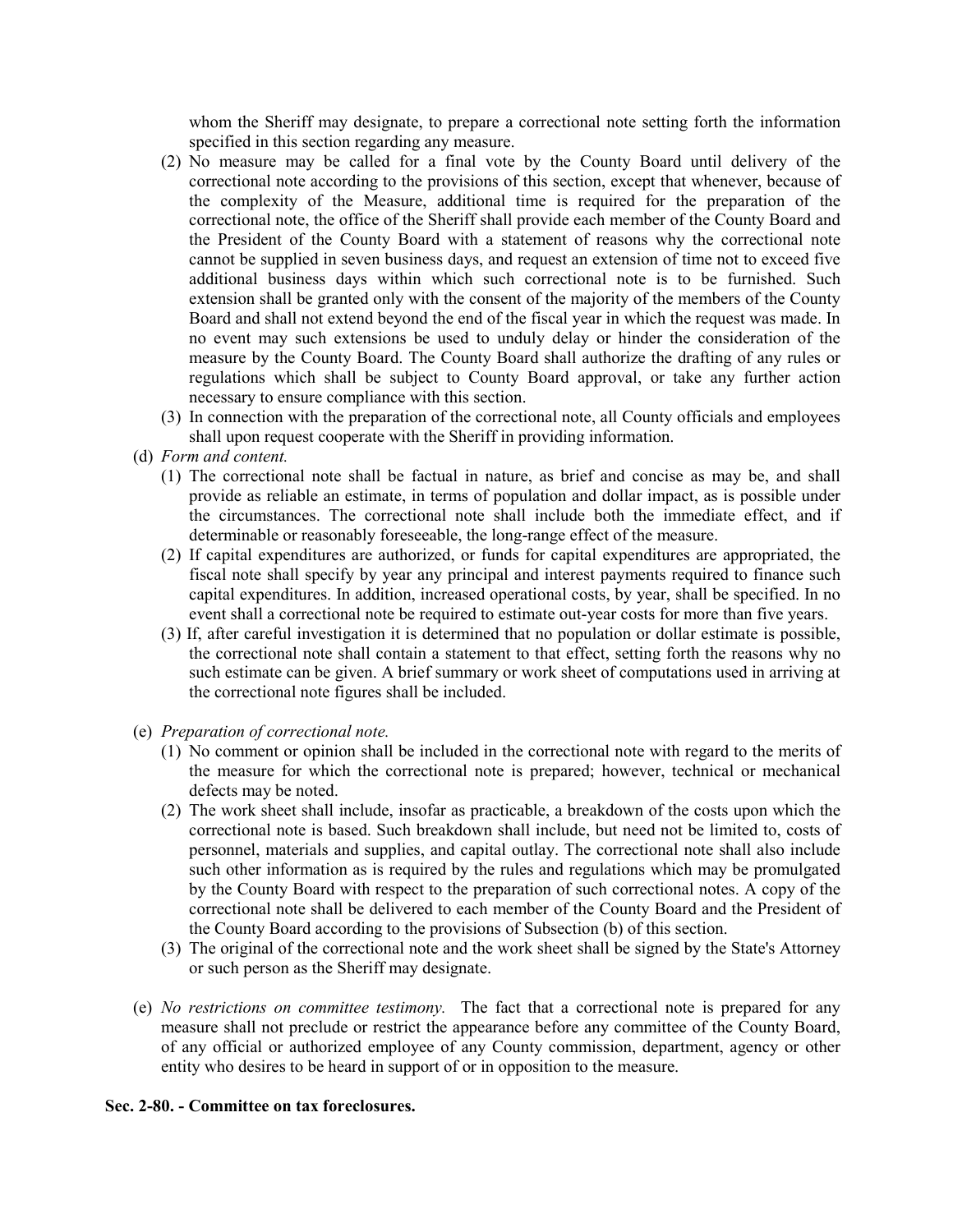The President of the County Board is hereby authorized and directed to appoint a committee of the County Board, consisting of a minimum of five members whose duty it shall be to consider parcels of real estate submitted to it by municipalities and governmental agencies or their subdivisions and upon consideration thereof make the proper recommendation as to forfeiture foreclosure thereon. Such recommendation of forfeiture foreclosure thereon shall set a minimum bid which the municipality or governmental agency has guaranteed that it will make at the forfeiture foreclosure sale, the Committee in the exercise of its powers to recommend tax foreclosures, shall be limited to consideration and recommendation for forfeiture foreclosures only requests made to it by municipalities, governmental agencies and their subdivisions.

#### **Sec. 2-81. - Legislative and fiscal impact review.**

(a) Any proposed legislation introduced before the Illinois General Assembly at the behest of the Cook County Treasurer, Recorder of Deeds, Assessor, Sheriff, Clerk of the Circuit Court, Chief Judge, State's Attorney, County Clerk, member of the Board of Review, or any person acting on behalf of the President of Cook County in a capacity as chief of a bureau or head of a department, is required to carry the prior written consent of the President and Board of Commissioners. In the event that any of the herein named officials appears in the record as a proponent of a measure that passes both houses of the General Assembly and becomes law, where said law has a fiscal impact on Cook County government, the full amount of the fiscal impact will be charged against the budget of the elected or appointed county official so identified as a proponent.

(b) A fiscal impact review shall be conducted annually by the Director of Budget and Management Services, for purposes of evaluating the accuracy of annual income projections from revenue sources based on fees, when said projections were provided by the office of the Cook County Treasurer, Recorder of Deeds, Assessor, Sheriff, Clerk of the Circuit Court, Chief Judge, State's Attorney, County Clerk, or Board of Review (the "Elected Officials") in conjunction with consideration and adoption of the Annual Appropriations Ordinance. In the event that revenue generated from a fee is not sufficient to equal or exceed the annual projection and a shortfall is projected, as determined by the Budget Director at the Mid-Year Budget Review, and when it is further determined that the shortfall is a result of a failure to impose a fee as required by law, or a failure to properly administer and collect a fee as required by law, the Budget Director shall report the shortfall to the Board of Commissioners for an immediate amendatory reduction in appropriation authority previously granted to the budgetary unit(s) of the Elected Official responsible for calculating said revenue estimate(s), of an amount corresponding to the identified shortfall.

## **Sec. 2-82 Confirmation of presidential appointments.**

All appointments and reappointments of the President requiring the advice and consent of the Board shall be referred to the Legislation and Intergovernmental Relations Committee upon the President's submission unless waived by the Board. The Committee shall promptly hold such hearings as it deems appropriate and shall, no later than 30 days after referral, report all such appointments to the Board with a recommendation for action. If the Committee has not made a timely report on any appointment, the appointment shall, at the next regular meeting of the Board following the expiration of such 30 days, be referred to the Board with "no recommendation" by the Committee.

Prior to their confirmation hearing, each candidate for appointment or reappointment by the President or any other appointing authority shall submit a notarized, signed affidavit to the Chairman of the Legislation and Intergovernmental Relations Committee, that:

(1) Is signed by the candidate;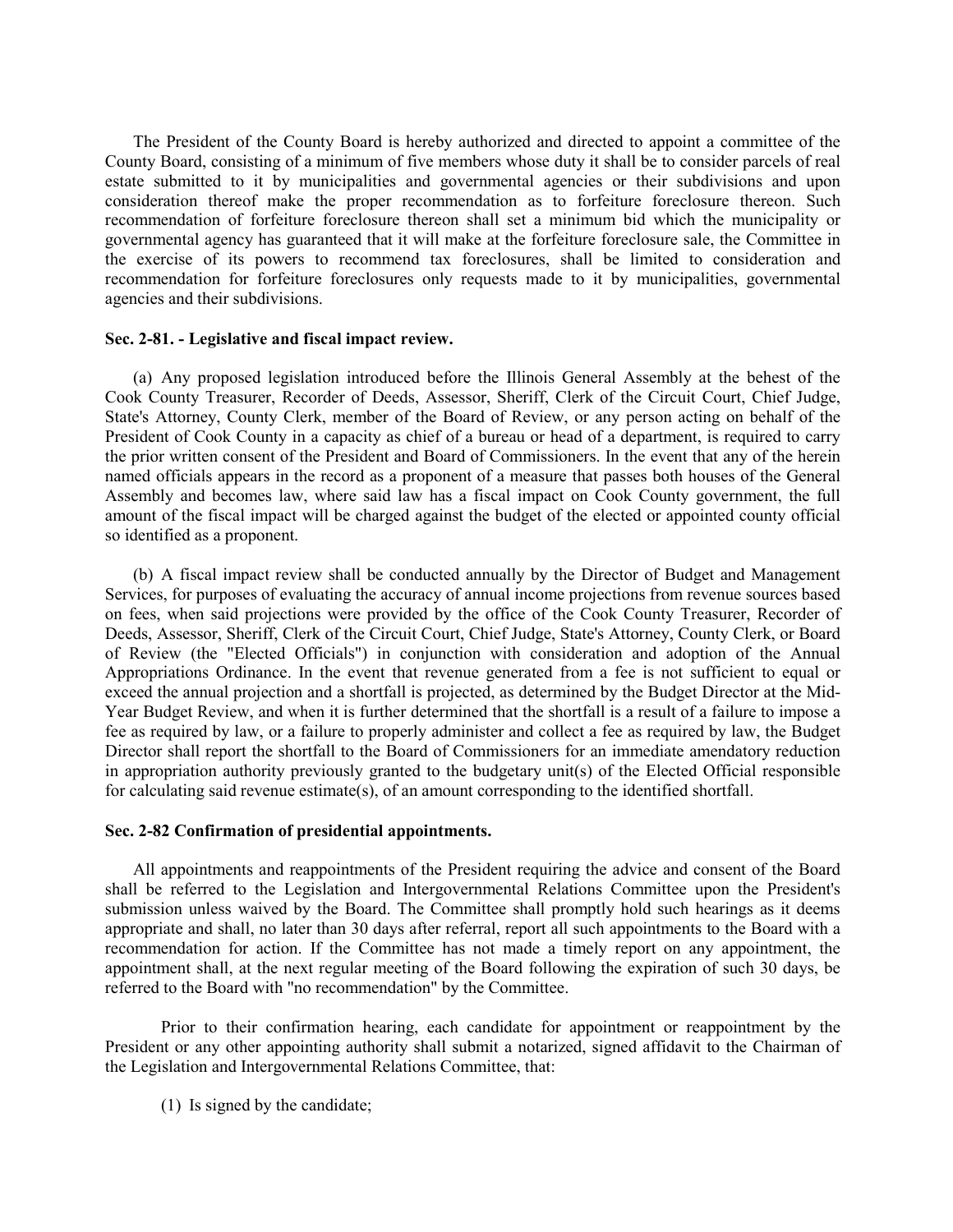- (2) Is sworn under oath, under penalties of perjury;
- (3) Is notarized;
- (4) Attests that the candidate fulfills the requirements set forth under the requisite statute, ordinance, law or regulation that creates the appointment, including, but not limited to;
	- a. Any residency requirements; and/or
	- b. Any prohibitions on dual employment;
- (5) Attests that the candidate possesses no conflicts of interest that would prevent them from adequately representing the interests of the agency to which they are being appointed; and
- (6) Attests that the candidate possesses the adequate qualifications and skills to adequately represent the interests of the agency and delineates those qualifications and skills;
- (7) Notarizes and acknowledges:
	- a. The candidate's actual residency address;
	- b. The length of time that the candidate has resided at their actual residency;
	- c. If the candidate owns any other residential property within Cook County; and
	- d. If the candidate obtains any homeowners property tax exemptions for property other than their actual residency address.

If there is any change in the information contained in the affidavit after the candidate is appointed, the candidate will notify the President of Cook County Board of Commissioners and the Chairman of the Legislation and Intergovernmental Relations Committee in writing within seven business days of the change.

# **Sec. 2-83 Budget matters.**

- (a) *Finance committee*.
	- (1) The President's executive budget recommendation and all motions, resolutions or ordinances that propose, amend, transfer or supplement any appropriations of funds or budget measure shall be referred to the Finance Committee.
	- (2) Upon receiving the Executive Recommendation, the Finance Committee shall make the recommendation conveniently available to public inspection for at least ten days prior to final action in printed format and electronic format on a publicly accessible County owned website.
	- (3) The President's executive budget recommendation and all motions, resolutions or ordinances that propose, amend, transfer or supplement any appropriations of funds or budget measure shall provide the basis upon which the annual appropriation ordinance is prepared and enacted.
	- (4) The Finance Committee shall hold at least one public hearing thereon, notice of which shall be given by publication in a newspaper having general circulation in the County at least one week prior to the time of such hearing. It shall be the duty of the Finance Committee to prepare such tentative appropriation bill and make it so available to public inspection and also to arrange for and hold such public hearing or hearings.

(b) *Debate*. The proponent of any budgetary measure shall be afforded the right of debate provided for in Section 2-105(o).

# **Sec. 2-84—2-100. - Reserved.**

# **DIVISION 2. - RULES OF ORGANIZATION AND PROCEDURE**

## **Sec. 2-101. - Purpose.**

(a) The provisions of this division shall constitute the rules of the Board.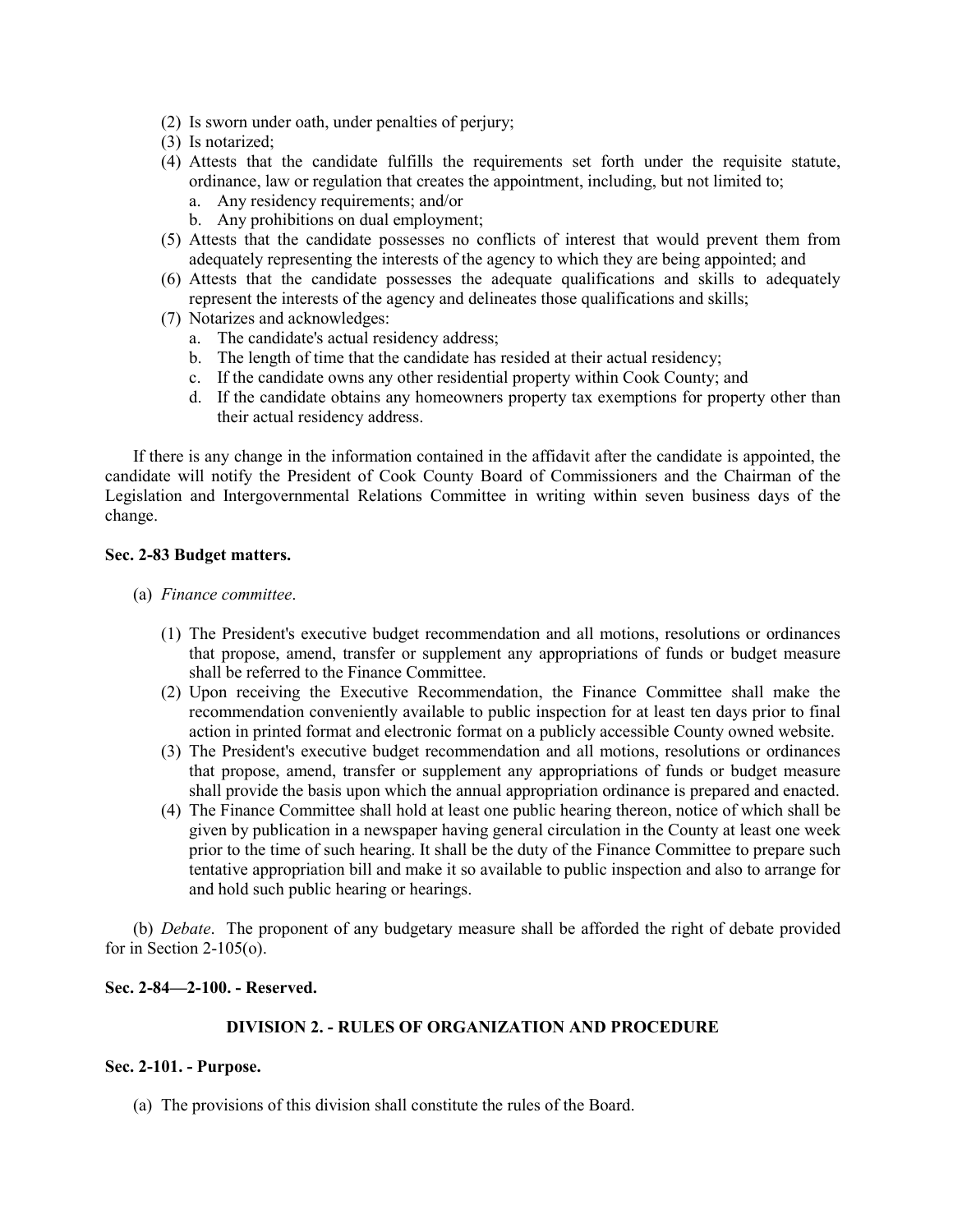- (b) It is the purpose of this division:
	- (1) To provide appropriate procedures and organization for the Board of Commissioners to conduct its business in an orderly and efficient manner;
	- (2) To protect the right of all Commissioners to participate fully in the legislative process;
	- (3 To foster accountability in County government; and
	- (4) To promote openness and maximize participation in the business and affairs of the Board.

## **Sec. 2-102. - Definitions.**

The following words, terms and phrases, when used in this division, shall have the meanings ascribed to them in this section, except where the context clearly indicates a different meaning:

(a) *Board* or County Board means the Cook County Board of Commissioners.

(b) *Commissioner* means any duly elected or duly appointed County Board Commissioner, and means the same as "member" of the Board.

(c) *Committee* means a committee of the Board and includes a standing committee, a special committee and a standing or special subcommittee of a committee.

(d) *Clerk* means the Clerk of the Board who has been appointed by the Cook County Clerk.

(e) *Committee of the whole* means a committee comprised of all Commissioners as required by this division.

(f) *Majority* means a simple majority of those Commissioners present and entitled to vote on a question, while a Majority vote means the vote of a simple majority of those Commissioners present and entitled to vote on a question.

(g) *Majority of those elected* means a majority of the total number of Commissioners entitled by law to be elected to the Board, irrespective of the number of elected or appointed Commissioners actually serving in office. So long as 17 Commissioners are entitled to be elected to the Board, a vote of a "majority of those elected" shall mean nine affirmative votes.

(h) *President* means the President of the Cook County Board of Commissioners.

(i) *Secretary* means the Secretary of the Board who has been appointed by the President.

(j) *Term* means the four-year term of office established by State law for the President and the Commissioners.

## **Sec. 2-103. - Interpretation, force and effect.**

(a) *Applicability*. The meetings and actions of the Board, including all of its committees, shall be governed by this division.

(b) *Effect of State law*. Except as otherwise specifically provided in this division, this division supersedes all provisions of Illinois statute to the extent of any conflict or inconsistency, except for statutes that, by their terms, specifically limit home rule units pursuant to Article VII, Section  $6(g)$  or  $6(h)$  of the 1970 Constitution of the State of Illinois.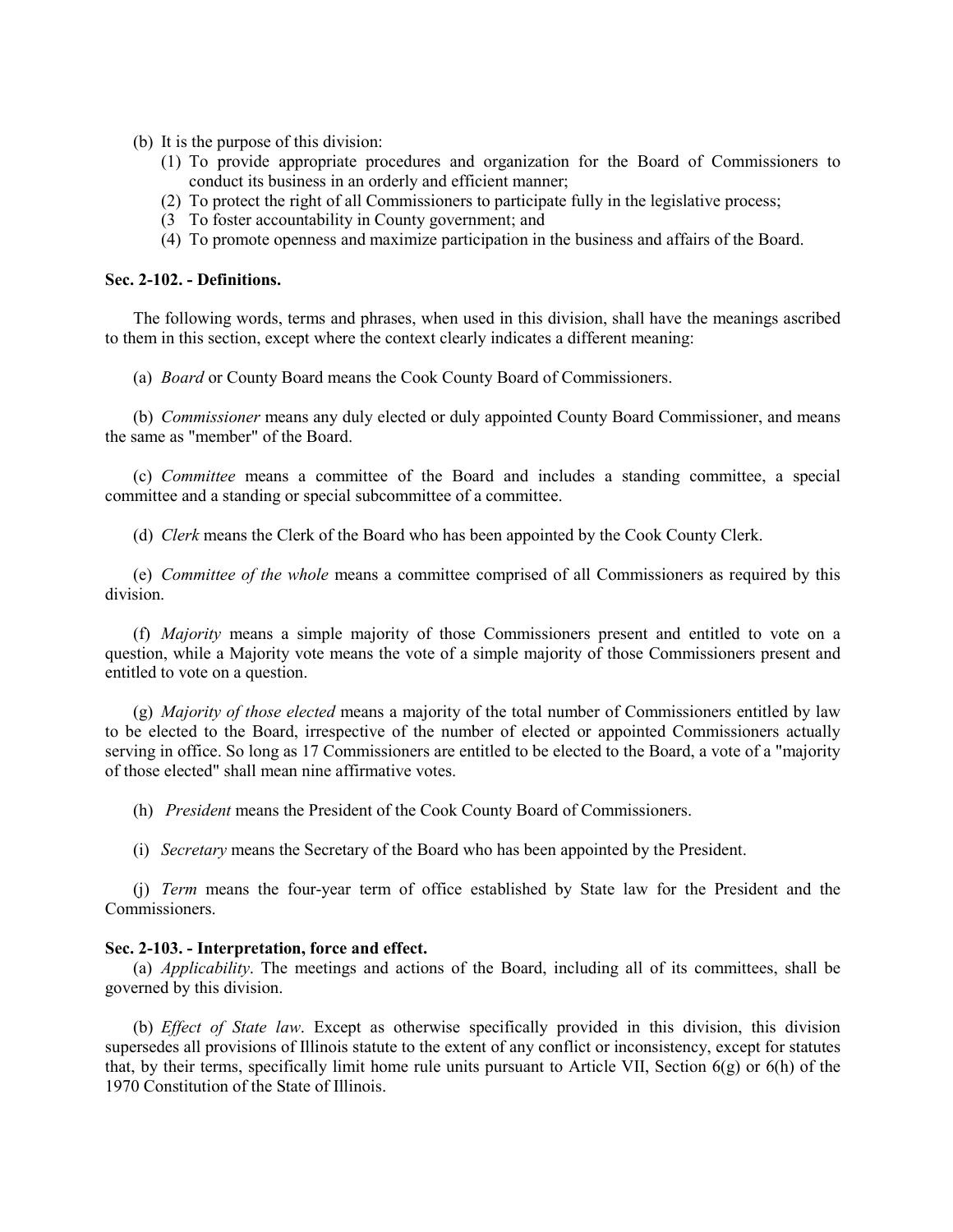(c) *Effective date*. This division shall be in full force and effect upon adoption, and shall remain in full force and effect except as amended in accordance herewith, or until superseded by new rules adopted as part of the organization of a newly-constituted Board at the commencement of a term.

(d) *Interpretation*. This division shall be interpreted and applied to foster the goals and purposes set forth in Section 2-101. This division is to be construed in accordance with the customary American usage and meaning of parliamentary terms and expressions and the plain meaning of the ordinary words appearing herein. In case of ambiguous application, this division shall be applied in a manner that fosters openness, accountability and fairness in the operation of the Board.

(e) *Adoption of rules.* At the commencement of a term, the Board may adopt new rules of organization and procedure by ordinance setting forth such rules in their entirety and repealing these rules. Such ordinance must be adopted by a majority of those elected. Rules so adopted shall supersede these rules.

(f) *Rules for committee meetings*. The rules of procedure for all committee, subcommittee and special committee meetings shall be the same as for Board meetings, except that committees composed of less than the entire Board shall require only a majority of the committee members for a quorum.

## (g) *Amendment or suspension of rules*.

Any provision of this division may be temporarily suspended by majority vote, upon motion of any Commissioner specifying the rule to be suspended.

# Sec. 2-104. – Transition; Appointment of chairs and vice-chairs of committees and subcommittees; **Appointment of members of committees and subcommittees.**

- (a) *Transition, 2014-2018 term*.
	- (1) The standing committees and subcommittees created by Ordinance previously adopted December 14, 2010, are replaced by the standing committees and subcommittees set forth in this division. Beginning with the term commencing December 1, 2014, standing committees and subcommittees in this division shall be replaced in whole or in part by ordinance.
	- (2) The resolution appointing Chairs and Vice-Chairs to such committees, which was adopted on December 14, 2010, shall be replaced pursuant to resolution of the Board adopted pursuant to Section 2-105. The appointments made pursuant to such resolution shall remain in effect for the current term. Beginning with the term commencing December 1, 2014, the resolution appointing Chairs and Vice-Chairs to such committees, shall be replaced pursuant to resolution of the Board adopted pursuant to Section 2-105. The appointments made pursuant to such resolution shall remain in effect for the current term unless further amended by the Board.
	- (3) The resolution appointing members of committees and subcommittees which was adopted on December 14, 2010, shall be replaced pursuant to resolution of the Board adopted pursuant to Section 2-105. The appointments made pursuant to such resolution shall remain in effect for the current term. Beginning with the term commencing December 1, 2014, the resolution appointing members of committees and subcommittees shall be replaced pursuant to resolution of the Board adopted pursuant to Section 2-105. The appointments made pursuant to such resolution shall remain in effect for the current term unless further amended by the Board.

(b) *Items pending in committee at conclusion of term*. All items relating to pending litigation, workers' compensation claims or applications made pursuant to the Cook County Zoning Ordinance of 2001 at the conclusion of each term shall automatically be referred to the successor committee during the succeeding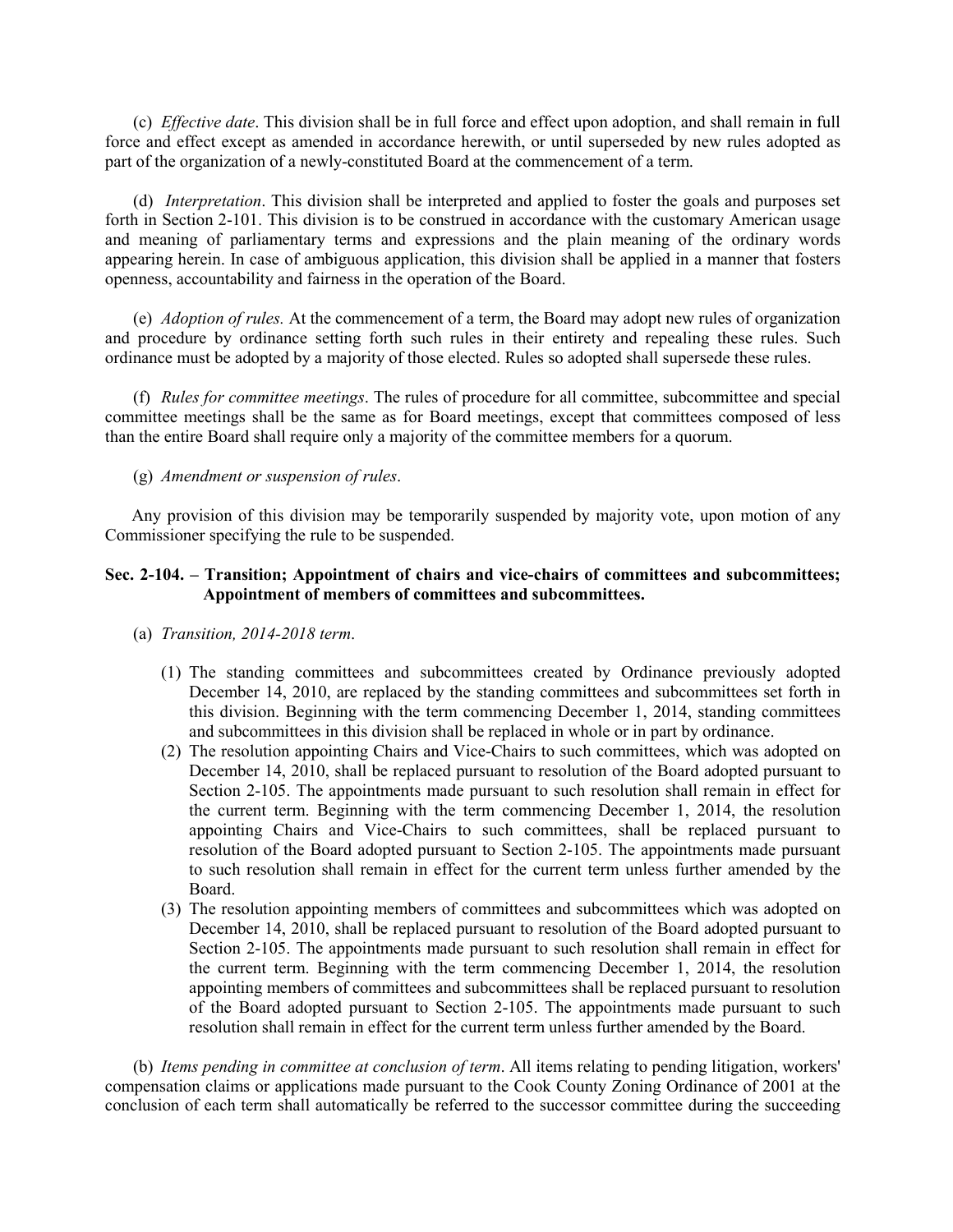term. All items which were referred to committee by the Board of Commissioners on November 19, 2014 shall automatically be referred to its successor committee in the 2014-2018 term without further action by the Board. Except as otherwise provided in this section, upon conclusion of the 2010—2014 term and each term thereafter, all legislation and other items referred to any committee or subcommittee prior to the last regular meeting of the term of the Board shall automatically be discharged from Committee and shall automatically be received and filed by the Board. The Secretary shall issue a report not less than 60 days prior to the expiration of each term to the President and chair of each committee and subcommittee listing all items pending in each committee and subcommittee.

# **Sec. 2-105. - Board of Commissioners; Meetings of the Board**

- (a) *Meetings*.
	- (1) *Regular meetings.* The Board shall hold regular meetings pursuant to an annual calendar adopted by resolution of the Board. All regular meetings shall be held at the County Seat, in the Board Room of the County Office Building, unless another place within the County shall be designated by the President or Board.
	- (2) *Special meetings*. It shall be the duty of the President to call special meetings of the Board whenever the President believes such meetings are necessary. The President must give no less than 48 hours' advance written notice of such special meetings to the Commissioners and to the public. All special meetings shall be held at the County Seat, in the Board Room of the County Office Building, unless another place within the County shall be designated.
		- a. Special meetings shall also be held whenever requested by at least one-third of the Commissioners (six Commissioners). At least 48 hours' advance written notice of such special meetings shall be given to the remaining Commissioners and the public.
		- b. All notices of special meetings must include an agenda for such meeting, and such meeting shall be limited to the subjects and items specified in the call of the meeting. The notice of the call of the meeting shall be read at the beginning of the meeting.
	- (3) *Emergency meetings.* In the event that the President states that an emergency exists, the President may call a special meeting, providing 24 hours advance written notice to the Commissioners and to the public, unless not reasonable under the circumstances. In such case notice shall be given as soon as practicable. All emergency meetings shall be held at the County Seat, in the County Office Building, unless another place within the County shall be designated by the President or Board.
	- (4) *Cancellation of meetings*. A regular or special meeting may be cancelled by the President by providing no less than 24 hours advance written notice that said meeting has been cancelled to the Commissioners and to the public.

(b) *Presiding officer*. The President shall preside at all meetings of the Board and shall generally perform the duties customarily performed by a presiding officer. In the absence of the President, or during the temporary inability of the President to act, the President Pro Tempore shall preside at meetings of the Board. In the absence of the President and the President Pro Tempore, the Chairman of the Finance Committee shall preside at meetings of the Board.

(c) *President Pro Tempore*. At the commencement of a term, the President shall nominate and the Board shall by resolution elect one Commissioner as President Pro Tempore for such term. The President Pro Tempore shall, in the absence of the President, preside over meetings of the Board. In the event that the President is temporarily unable to act in performing the remainder of his or her official duties, the President Pro Tempore shall perform such duties and possess all the rights and powers of the President until such time as the President is able to perform such duties or, in the event of a vacancy in the Office of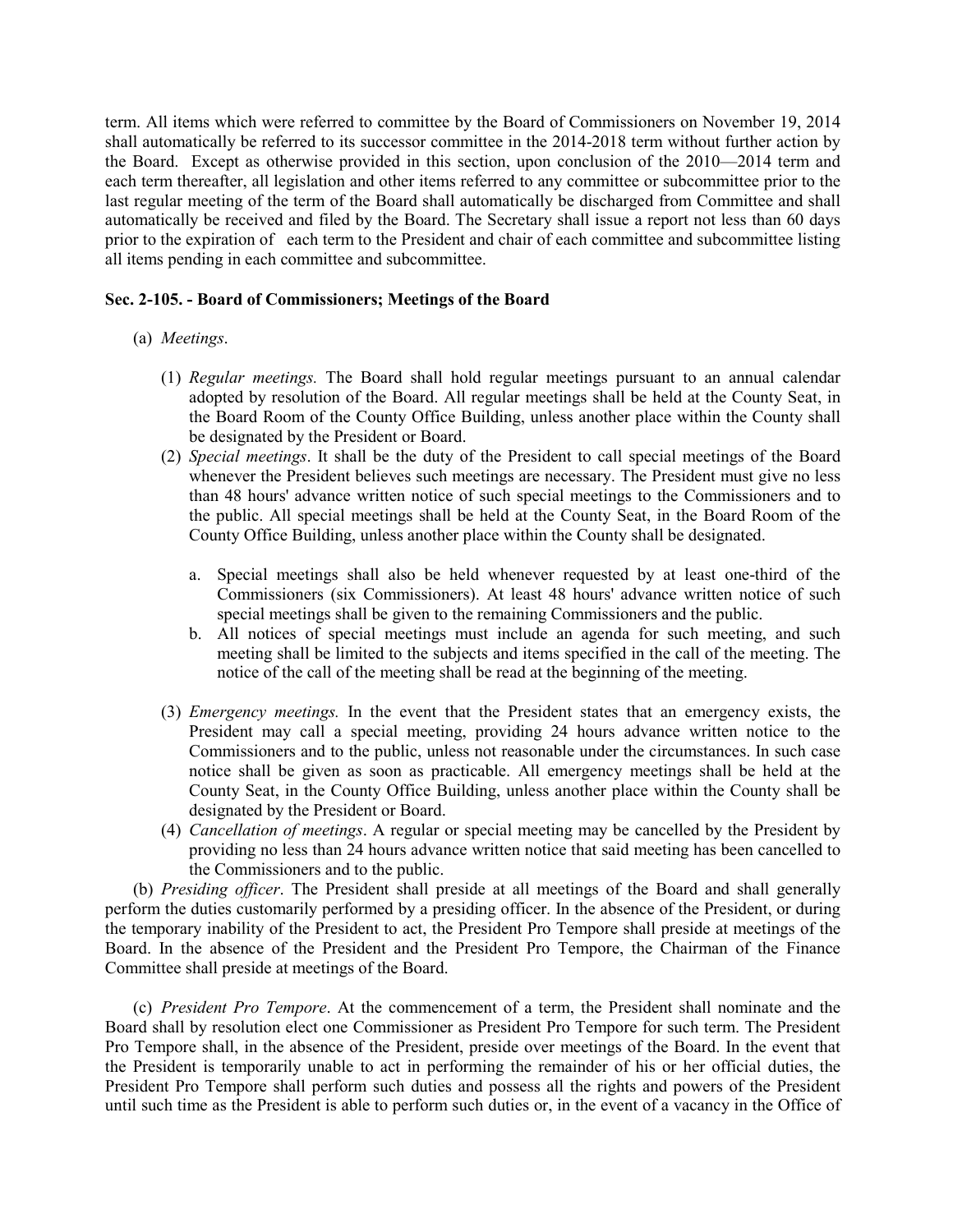the President, until such vacancy is filled. If the President Pro Tempore shall cease to be a Commissioner or shall resign from the position of President Pro Tempore, the Board shall appoint another Commissioner to serve as President Pro Tempore by Resolution for the remainder of the term or a time certain.

(d) *Quorum*. A majority of those elected (nine Commissioners) shall constitute a quorum for a meeting of the Board or a meeting of a committee of the whole. A majority of Commissioners appointed to any committee, other than a committee of the whole, shall constitute a quorum for a meeting of such committee or subcommittee.

## (e) *Absence of quorum*.

- (1) Should a quorum not be present at any regular meeting of the Board, the meeting shall stand adjourned from day to day, to the same hour of each day, until a quorum shall attend.
- (2) Should a quorum not be present at any special meeting of the Board, the meeting shall stand adjourned from day to day, to the same hour of each day, until a quorum shall attend.
- (3) Should a quorum not be present at a committee meeting of the Board, the Commissioners present shall be competent to adjourn, receive public testimony but take no formal action and/or recess the meeting to a date certain.

(f) *Majority votes.* Except as otherwise provided in these rules, and except for questions for which a higher majority is required by law, all questions shall be determined by a majority vote of those Commissioners entitled to vote. A vote of "present" shall not be counted in determining the number of Commissioners voting on a question.

- (g) *Order of business*.
	- (1) At each regular meeting of the Board, the order of business (unless otherwise directed by the Board) is as follows:
		- a. Public testimony.
		- b. Consent calendar.
		- c. New business.
		- d. Committee Items Requiring Board Action
	- (2) The Board may grant members of the public leave to speak on items pending before the Board pursuant to the rules set forth in Section 2-105(i).
	- (3) All questions relating to the priority of business shall be decided by the presiding officer, without debate, subject to appeal.
	- (4) Meetings of the Board may commence with a prayer or invocation and the Pledge of Allegiance.
- (g) *Prior notice to public.* No less than 72 hours before any meeting of the Board, notice and an agenda for such meeting shall be provided to the President, all Commissioners and all news media that have requested notice of meetings. Notice shall also be posted in the Office of the County Clerk and at the location where the meeting is to be held, and shall be made available to the public in the Office of the Secretary. New items posted to an agenda must be posted at least 48 hours in advance of the meeting by the Secretary and at the location where the meeting is to be held in order for the Board to consider the item for approval; new items posted with less than 48 hours' notice must be withdrawn, deferred, or referred to committee. In addition, notices and agendas of all meetings shall be posted on a County owned website. (i) Public testimony. Subject to the provisions herein, public testimony will be permitted at regular and special meetings of the Board. Authorization as a public speaker shall only be granted to those individuals who have submitted in writing, their name, address, subject matter, and organization (if any) to the Secretary 24 hours in advance of the meeting. Duly authorized public speakers shall be called upon to deliver testimony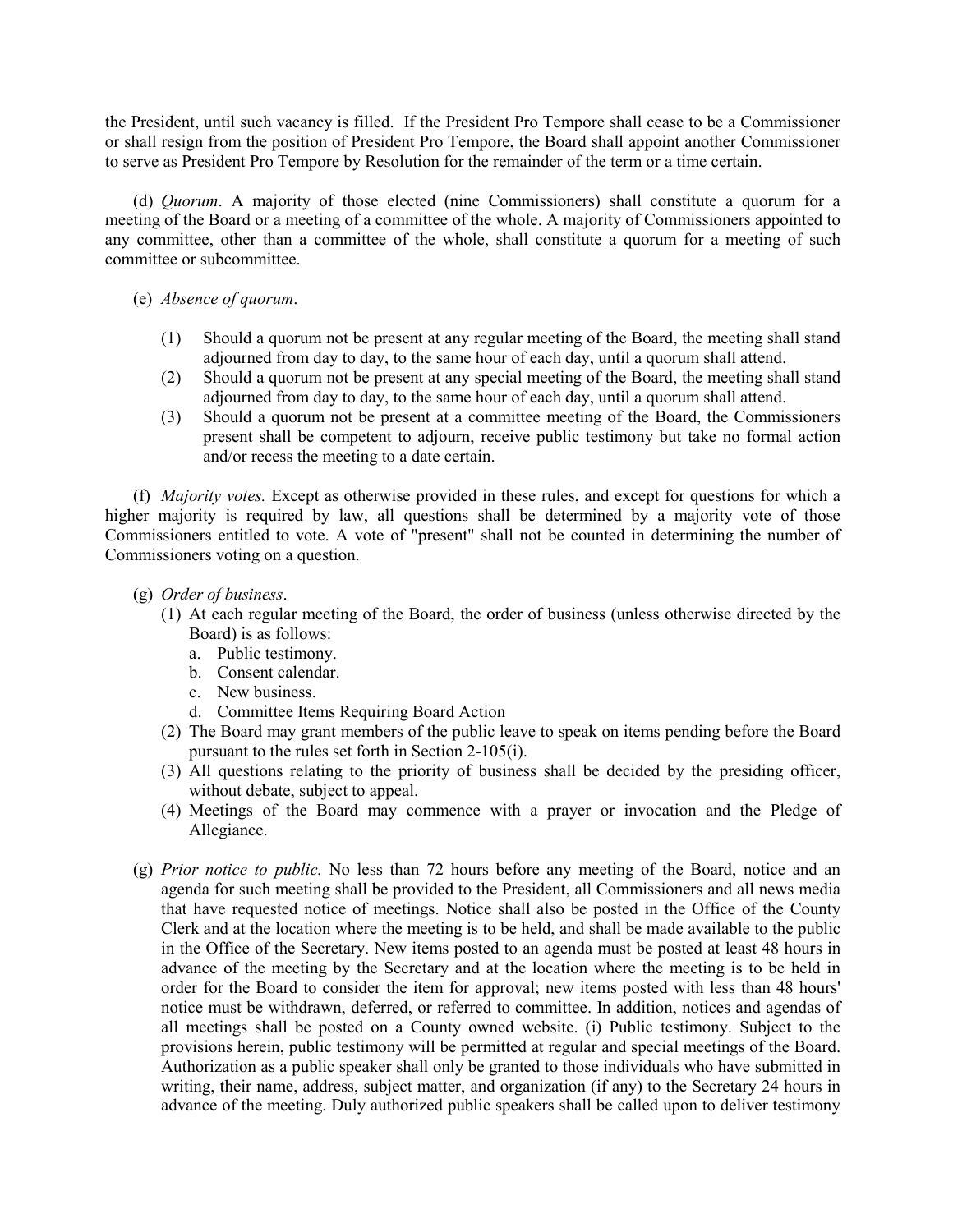at a time specified in the meeting agenda. Public testimony must be germane to a specific item(s) on the meeting agenda, and the testimony must not exceed three minutes; the Secretary will keep track of the time and advise when the time for public testimony has expired. Persons authorized to provide public testimony shall not use vulgar, abusive or otherwise inappropriate language when addressing the Board. Failure to act appropriately; failure to speak to an item that is germane to the meeting, or failure to adhere to the time requirements may result in expulsion from the meeting and/or disqualify the person from providing future testimony.

# (j) *Agendas*.

- (1) *Board Meeting Agenda.* The agenda shall briefly describe all items that will be considered at the meeting, except for items to be included in the consent calendar as set forth in Subsection (3) of this Section. Material pertinent to an item on a Board agenda shall be supplied, along with the agenda, to the President and to each of the Commissioners. With the exception of materials that are confidential as provided by law, such material shall also be available to the public in the office of the Secretary.
	- a. Items may be placed on an agenda not later than noon of the day previous to the day on which an agenda is required to be distributed. This subsection shall not apply to items reported to the Board by any of its committees of the whole.
	- b Items may be placed on the agenda of a Board meeting by the President or any Commissioner. Where the President or a Commissioner(s) introduces an ordinance or resolution, he or she shall be listed as sponsor(s) of such ordinance or resolution. Committee reports shall be placed on the agenda of a Board meeting by the Chair of the committee. Items may be placed on the agenda of a committee meeting by a Commissioner who is a member of the committee or the President, in his ex officio capacity, provided that such item has been referred to the committee by the Board pursuant to Section 2-106(o).
	- c. It shall be the duty of the Clerk to prepare, post and distribute all agendas for meetings of the Board, and it shall be the duty of the Secretary to prepare, post and distribute agendas for committee meetings.
	- d. No issuance of any debt instrument which pledges the full faith and credit of the County shall be the subject of final action by the Board of Commissioners unless it has been preceded by at least one public hearing on the prospective matter by the Finance Committee. Notification of such hearing shall be the responsibility of the Finance Committee, which notice shall be as set forth in Section 2-105(i).
	- e. Amendments or Substitutes to any item placed on an agenda of any meeting of the Board shall be submitted to the Secretary no later than 24 hours in advance of the meeting at which the item will be considered. Upon receipt of the amendment or substitute, the Secretary shall immediately provide the amendment or substitute to the President, all Commissioners and all news media that have requested notice of meetings and it shall be posted in the Office of the County Clerk and at the location where the meeting is to be held, and shall be made available to the public in the office of the Secretary. This rule may be waived for technical amendments or emergencies.
- (2) *New Items Agenda*. The Secretary shall prepare a new items agenda to be issued subsequent to the issuance of the Board agenda for a regular meeting. Items may be placed on the agenda by the President or by Commissioners. Where the President or a Commissioner(s) introduces an ordinance or resolution, he or she shall be listed as sponsor(s) of such ordinance or resolution. Each communication, motion, resolution, or ordinance, after being read by the Clerk, may be acted upon immediately by the Board, or referred to committee, as ordered by the Board subject to the "Prior notice to public" provisions of this division.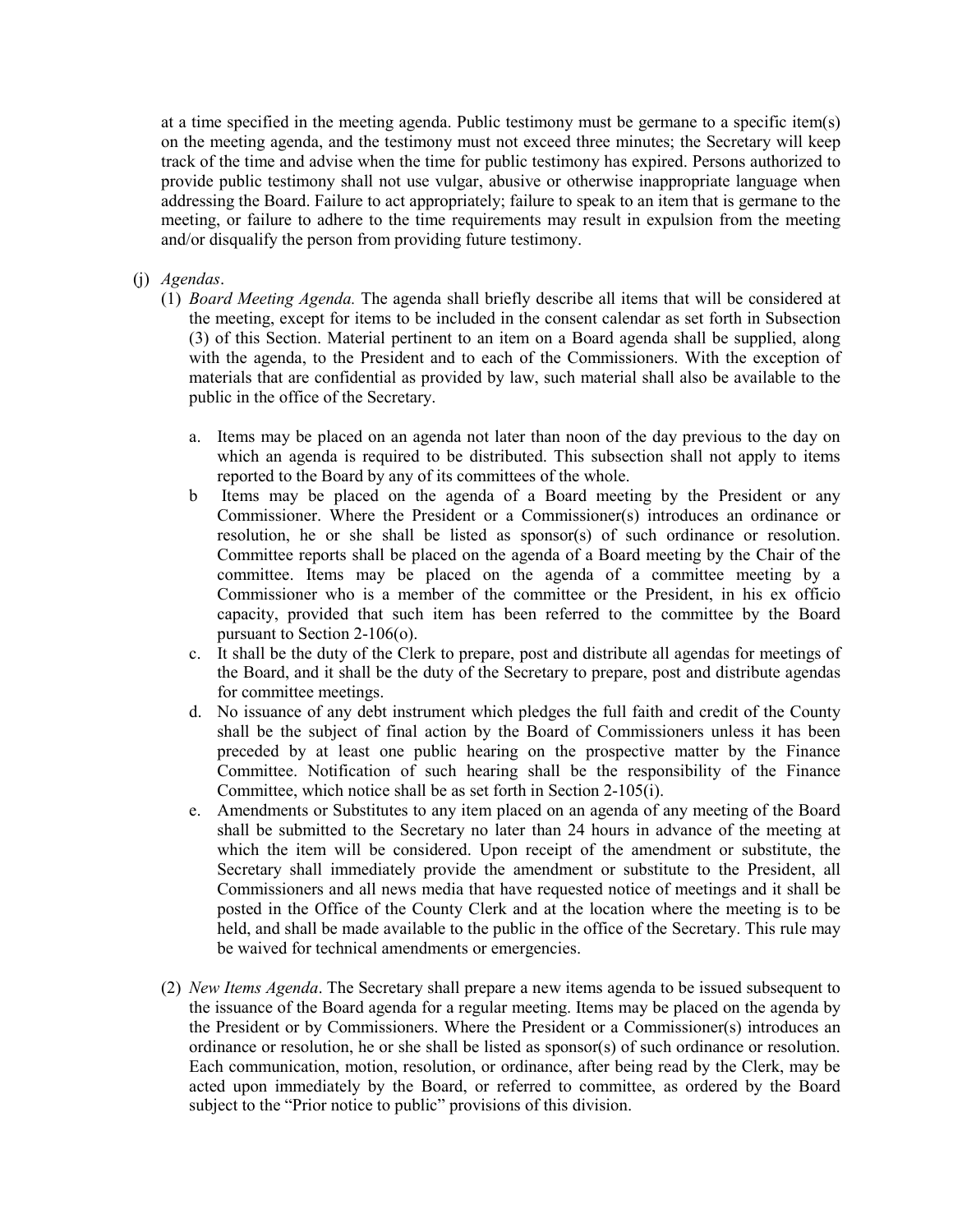- (3) *Consent calendar.* The Consent Calendar is a compilation of proposed resolutions concerning deaths, anniversaries, and congratulations for notable achievements. Only proposed resolutions conforming to this description may be submitted to the Secretary for inclusion on the Consent Calendar, and it shall be the duty of the Secretary to prepare the Consent Calendar for any regular meeting of the Board. Proposed resolutions on the Consent Calendar are nondebatable, and shall not be read in to the record or otherwise considered individually, but shall be part of a motion to approve the Consent Calendar in its entirety. Any item on the Consent Calendar may be removed by a motion, seconded and approved, and shall then be subject to the provisions of this division as provided herein.
- (k) *Floor privileges*.
	- (1) During all meetings of the Board, access to the floor shall be limited to the following persons, except pursuant to leave granted by the Board:
		- a. The President, Clerk, Secretary, Parliamentarian and Sergeant-at-Arms;
		- b. Commissioners;
		- c. Other elected Cook County officers;
		- d. Former Commissioners;
		- e. Staff of the Board; and
		- f. Staff of the President.
	- (2) At the direction of the President or at the request of any Commissioner, the floor shall be cleared of staff. At the request of any Commissioner, unauthorized persons shall be ordered removed from the floor.
- (l) *Decorum*.
	- (1) The presiding officer shall preserve order and decorum, may speak to points of order in preference to other Commissioners, and shall decide all questions of order, subject to appeal.
	- (2) In case of any disturbances or disorderly conduct the presiding officer shall have the power to require the chamber to be cleared.

(m) *Sergeant-at-Arms*. The President may, with the advice and consent of the Board, appoint a Sergeant-at-Arms of the Board, who shall preserve order and obey the directions of the Board and of the presiding officer. The Sergeant-at-Arms shall be removable at the will of the President or pursuant to written petition, filed with the Clerk, by a majority of those elected.

(n) *Recognition for debate*. A Commissioner desiring to obtain the floor shall address the presiding officer. If two or more Commissioners shall properly request recognition, the presiding officer shall recognize the one who first spoke. A Commissioner shall not proceed with remarks until recognized and named by the presiding officer. In debate a Commissioner shall confine himself to the question before the Board, avoid personalities, and in general observe all parliamentary rules pertaining to orderly procedure and decorum in debate. The President and all Commissioners shall be given a full opportunity to participate in the debate on all debatable questions, except when the Board has called the previous question.

(o) *Debate*. No Commissioner shall speak longer than a total of ten minutes on the same question, without leave of the Board. Responses by witnesses and County staff to questions of a Commissioner shall not be counted against the speaking time allotted to such Commissioner. The proponent of the item under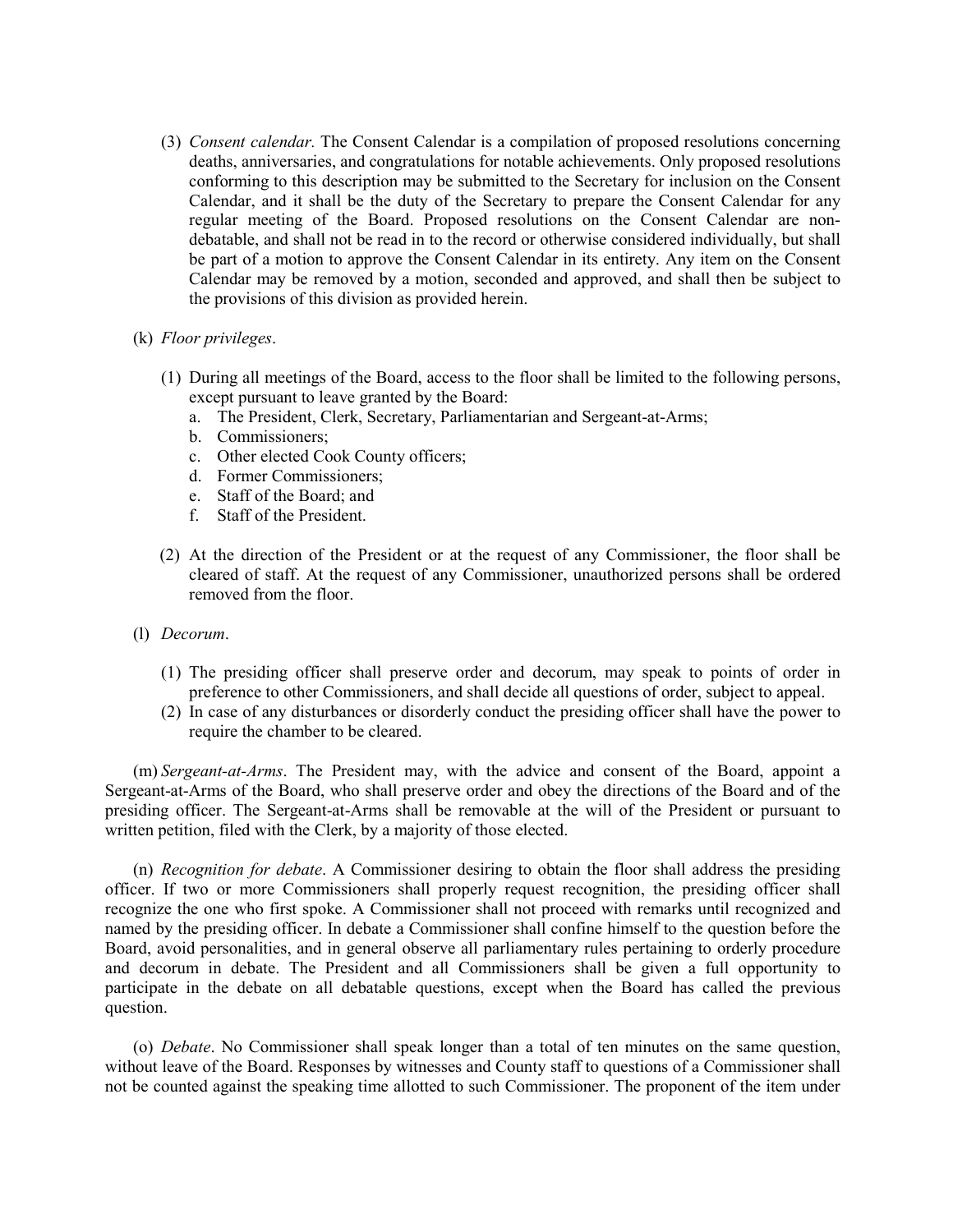consideration, or the Chairman of a committee whose report is under consideration, as the case may be, shall have the right to open and close debate.

- (p) *Voting and roll call*.
	- (1) When a question is put to the Board, every Commissioner present shall vote thereon, unless excused by the Board or unless the Commissioner is personally interested therein and declares a personal conflict of interest.
	- (2) If any Commissioner requests it, a roll call upon any question shall be taken and entered in the Journal of Proceedings, but a roll call shall not be taken unless called for prior to, during or immediately after any vote on the question.
	- (3) A roll call once ordered shall not be interrupted. When a roll call has commenced, all debate on the question before the Board shall be deemed concluded. During the taking of the roll call, Commissioners shall respond to the calling of their names by answering "yea," "nay," or "present" and shall be allowed one minute to explain their votes at that time.
	- (4) When a roll call vote of the Board results in an equal number of "yea" votes and an equal number of "nay" votes, the President of the Board of Commissioners may cast a vote on the question before the Board. The President's vote may be in the affirmative, negative or present. The President, when casting the deciding vote on an issue before the Board, may explain one's vote in the same manner as a regular voting member of the Board.
- (q) *Submission of ordinances, resolutions and motions.*
	- (1) All ordinances, resolutions, or motions, except motions of procedure, shall be submitted in writing by the President or a Commissioner and then may be read by the Clerk at the direction of the presiding officer or by leave of the Board. Each ordinance, resolution or motion, except motions of procedure, shall be numbered by the Secretary to the Cook County Board of Commissioners in a method that includes:
		- a. The last two numbers of the year in which the ordinance, resolution or motion, except motions of procedure, was introduced; and
		- b. A number that represents the chronological order.
	- (2) After an ordinance, resolution or motion has been stated by the presiding officer or read by the Clerk, it shall be deemed the property of the Board and may be withdrawn at any time before final action by leave of the Board.

(r) *Division of questions.* If any question presented contains several separable propositions, a demand by any Commissioner or the President to "divide the question" shall be in order.

(s) *Appeal from a ruling of the chair.* Any Commissioner may appeal to the Board, committee or subcommittee from a ruling of the Chair. The Commissioner making the appeal may briefly state the reason for the appeal, and the Chair may briefly explain the ruling; but there shall be no debate on the appeal and no other member shall participate in the discussion. The Chair shall then put the question, "Shall the decision of the Chair be sustained?" If a majority of the Commissioners present, and entitled to vote, vote "nay," the decision of the Chair shall be overruled; otherwise, it shall be sustained. If sustained, the ruling of the Chair shall be final.

(t) *Personal privilege*. The right of the President or a Commissioner to address the Board, a committee or subcommittee on a question of personal privilege shall be limited to cases in which the President's or Commissioner's integrity, character, or motives are assailed, questioned or impugned.

(u) *Special order of business*. Any item before the Board, committee or subcommittee and referenced in an agenda provided to the President, the Commissioners and the public in accordance with these rules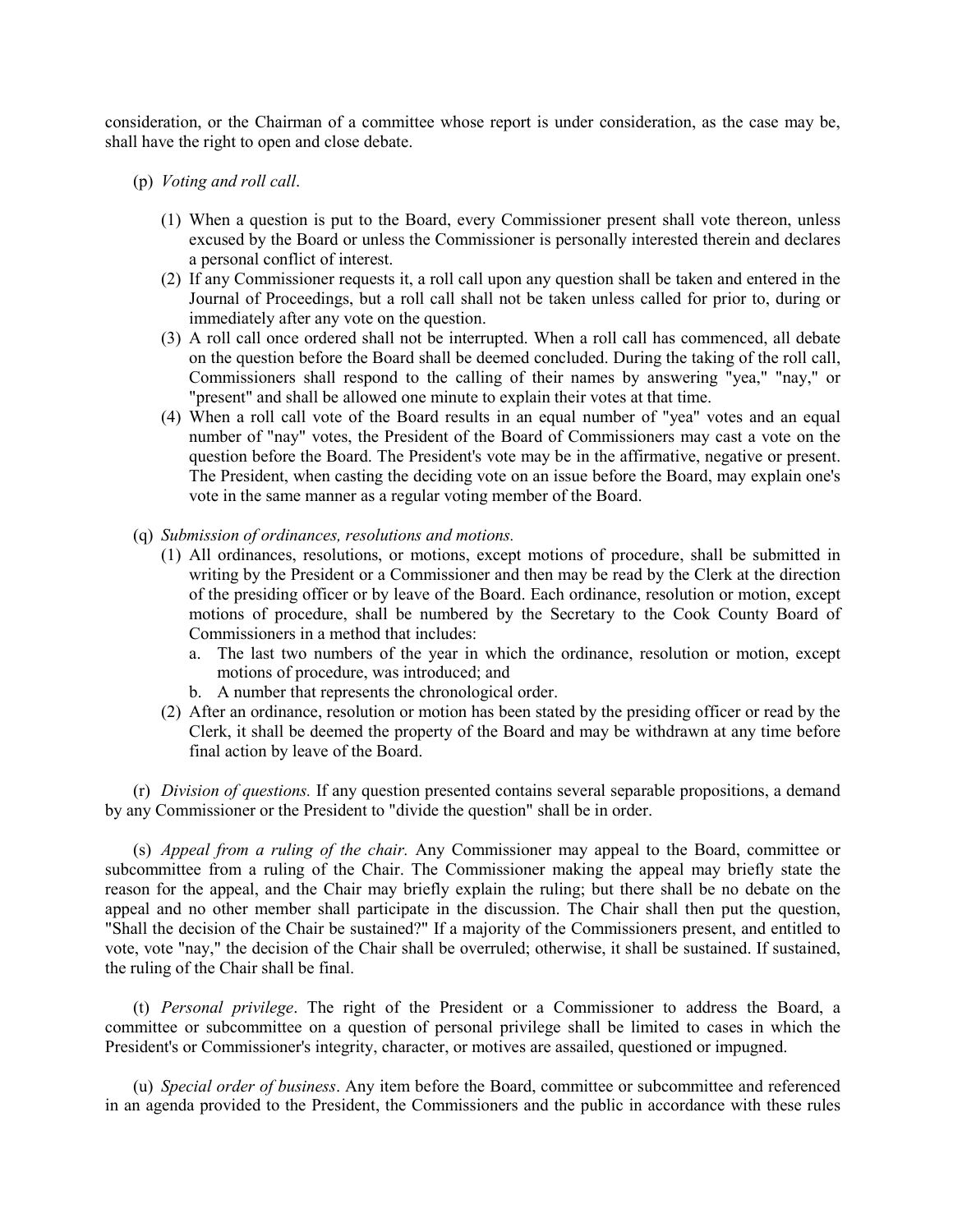may be set down as a special order of business at a time certain unless a majority of the Commissioners present object.

(v) *Entry of ordinances, resolutions or motions in journal*. In all cases where an ordinance, resolution or motion is entered in the Journal, the name of the Commissioner(s) moving and seconding the same shall be entered also.

(w) *Robert's Rules of Order*. The rules of parliamentary practice set forth in "Robert's Rules of Order" (Newly Revised, 10th Edition) by Henry M. Robert III et al. shall govern the Board in all cases in which they are applicable and not inconsistent with the provisions of this division.

- (x) *Motion to adjourn*. A motion to adjourn is always in order except:
	- (1) When a Commissioner has the floor.
	- (2) When the roll is being called or the Commissioners are voting.
	- (3) When the previous motion was a motion to adjourn.
	- (4) When the "previous question" has been ordered.

(y) *Putting and ordering the previous question*. The "previous question" shall be put as follows: "Shall the main question be now put?" If carried by a two-thirds vote of the Commissioners present and entitled to vote, the "previous question" shall be ordered. An order for the "previous question" shall end all debate, and bring the Board to a direct vote upon the options before the Board in the order of their precedence.

- (z) *Motion to reconsider*.
	- (1) A vote or question may be reconsidered at any time during the same meeting, or at the first regular meeting held thereafter, but not after the matter has become law.
	- (2) A motion for reconsideration, having been once made and decided in the negative, shall not be renewed, nor shall a motion to reconsider be reconsidered.
	- (3) A motion to reconsider must be made by a Commissioner who voted on the prevailing side of the question to be reconsidered.
	- (4) This subsection does not apply to motions to override vetoes.

## **Sec. 2-106. Committees.**

- (a) *Committees* The committees of the Board shall be comprised of the following, except that subcommittees may not create subcommittees:
	- (1) Standing committees and their standing subcommittees as created by resolution of the Board;
	- (2) Committees and subcommittees as created by resolution of the Board;
	- (3) Committees and subcommittees as created by ordinance of the Board;
	- (4) Special committees created by Board resolution; and
	- (5) Special subcommittees created by standing committees or by special committees or by resolution
	- (6) Special committees and subcommittees created by ordinance of the Board;
- *(b) Meetings of committees and subcommittees:* 
	- (1) Committees and subcommittees shall hold meetings pursuant to a request of the Chairperson of the committee or subcommittee and notice and agenda prepared by the Secretary. Meetings shall be held at the County Seat, in the Board Room of the County Building, unless another place within the County shall be designated by the Chairperson.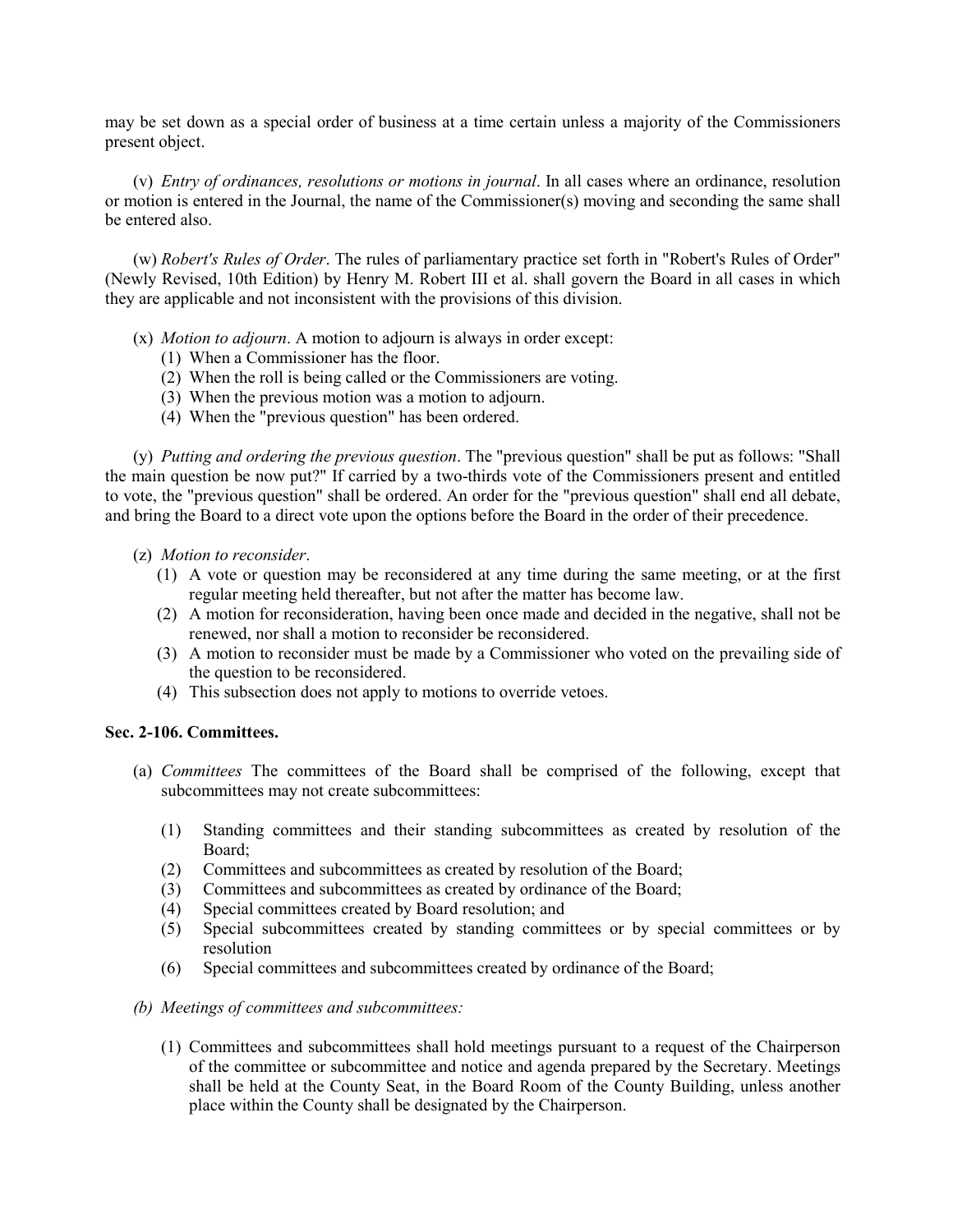(2) A committee or subcommittee meeting may be cancelled by the Chairperson by providing no less than 24 hours' advance written notice that said meeting has been cancelled to the Commissioners and to the public.

(c) *Quorum*. A majority of those elected (nine Commissioners) shall constitute a quorum for a meeting of a committee of the whole. A majority of Commissioners appointed to any committee, other than a committee of the whole, shall constitute a quorum for a meeting of such committee or subcommittee.

(d) *Absence of quorum*. Should a quorum not be present at a committee meeting of the Board, the Commissioners present shall be competent to adjourn, receive public testimony but take no formal action and/or recess the meeting to a date certain.

(e) *Majority votes.* Except as otherwise provided in these rules, and except for questions for which a higher majority is required by law, all questions shall be determined by a majority vote of those Commissioners entitled to vote. A vote of "present" shall not be counted in determining the number of Commissioners voting on a question.

(f) *Prior notice to public.* No less than 72 business hours before any meeting of a committee or subcommittee, notice and an agenda for such meeting shall be provided to the President, all Commissioners and all news media that have requested notice of meetings, shall be posted in the Office of the County Clerk and at the location where the meeting is to be held, and shall be made available to the public in the office of the Secretary. New items posted to an agenda must be posted at least 48 hours in advance of the meeting by the Board Secretary and at the location where the meeting is to be held in order for the Board to approve the item; new items posted with less than 48 hours' notice must be withdrawn, deferred, or referred to committee. In addition, notices and agendas of all meetings shall be posted on a County owned website.

(g) Public testimony. Subject to the provisions herein, public testimony will be permitted at committee meetings of the Board. Authorization as a public speaker shall only be granted to those individuals who have submitted in writing, their name, address, subject matter, and organization (if any) to the Secretary 24 hours in advance of the meeting. Duly authorized public speakers shall be called upon to deliver testimony at a time specified in the meeting agenda. Public testimony must be germane to a specific item(s) on the meeting agenda, and the testimony must not exceed three minutes; the Secretary will keep track of the time and advise when the time for public testimony has expired. Persons authorized to provide public testimony shall not use vulgar, abusive or otherwise inappropriate language when addressing the Board; failure to act appropriately; failure to speak to an item that is germane to the meeting, or failure to adhere to the time requirements may result in expulsion from the meeting and/or disqualify the person from providing future testimony.

(h) *Notice and Agendas.* The agenda shall briefly describe all items that will be considered at the meeting, Material pertinent to an item on a committee or subcommittee agenda shall be supplied, along with the agenda, to the President and to each of the Commissioners, With the exception of materials that are confidential as provided by law, such material shall also be available to the public in the office of the Secretary.

(1) Notwithstanding any other rules governing origination of items on the Board agenda, including Subsection (o) of this Section, the following items types are permitted for origin with their respective committees: Litigation Pending; Recommendations of the Zoning Board of Appeals; Journals of Proceedings; Court Ordered Payments; Workers Compensations Claims; Subrogation Recoveries; Self-Insurance Claims; Proposed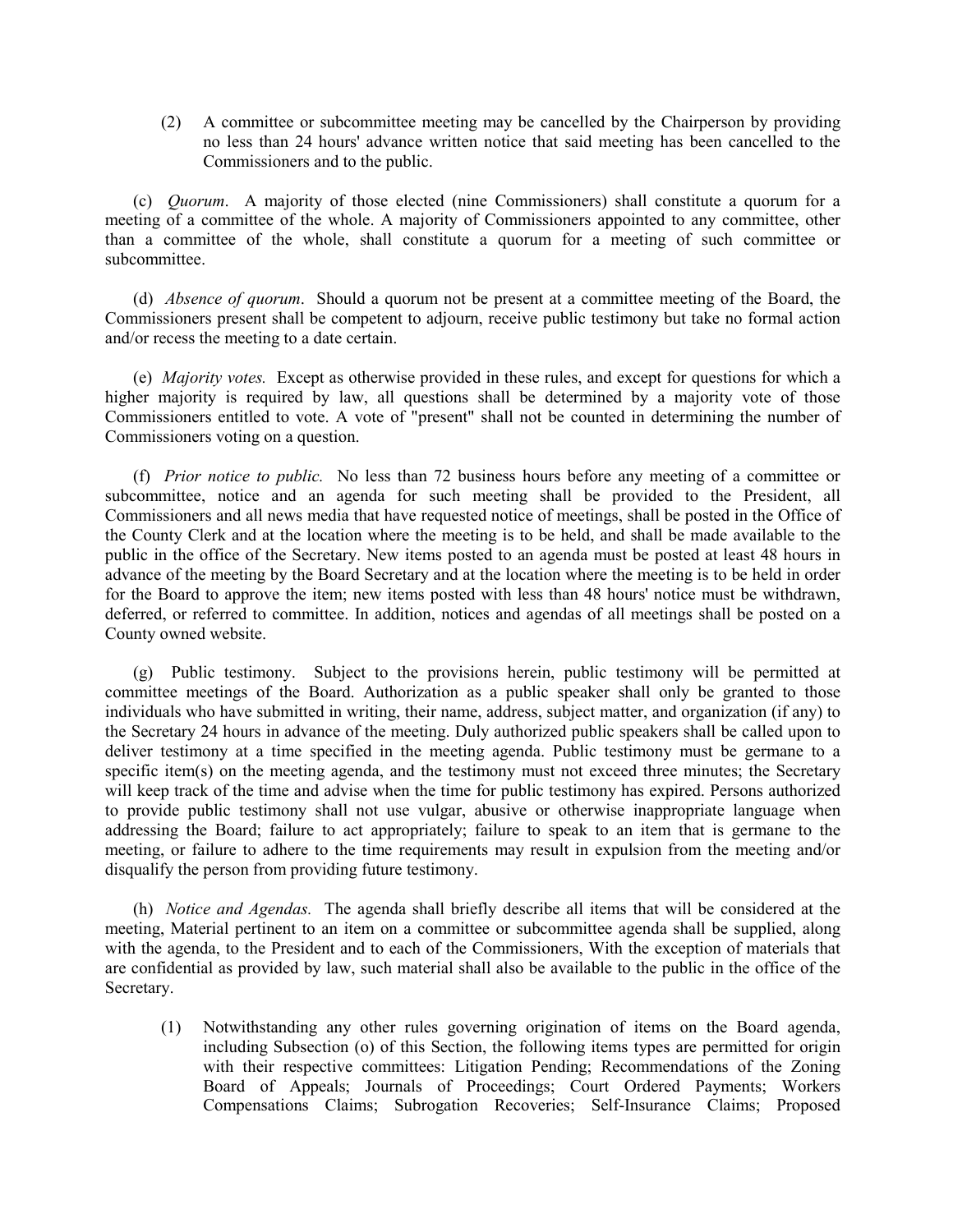Settlements; Patient Arrestee Claims; Employee Injury Compensation Claims; Revenue Report; and the Cook County Health And Hospitals System Monthly Report.

- (2) Amendments or Substitutes to any item placed on an agenda of any meeting of a committee or subcommittee shall be submitted to the Secretary no later than 24 hours in advance of the meeting at which the item will be considered. Upon receipt of the amendment or substitute, the Secretary shall immediately provide the amendment or substitute to the President, all Commissioners and all news media that have requested notice of meetings and it shall be posted in the Office of the County Clerk and at the location where the meeting is to be held, and shall be made available to the public in the office of the Secretary. This rule may be waived for technical amendments or emergencies.
- (3) Notwithstanding any action to be undertaken by committees or subcommittees pursuant to this section, only the Board may take final action on any item referred to a committee or subcommittee. Any item contained on a committee or subcommittee agenda, as properly noticed pursuant to subsection (f) of this section, shall also be referenced on the next regularly scheduled Board Meeting Agenda under the Committee Items Requiring Board Action for purposes of consideration and possible action by the Board.
- (i) *Membership and officers of standing committees*.
	- (1) At the commencement of each term, the members of each standing committee and standing subcommittee shall be appointed for the term by resolution adopted by a majority of those elected.
	- (2) At the commencement of each term, the Chair and Vice-Chair of each standing committee and standing subcommittee shall be appointed for the term by resolution of the Board adopted by a majority of those elected.
	- (3) The President shall be an ex officio member of all committees.
	- (4) Membership and officers of standing committees may be amended by resolution of the Board adopted by a majority of those elected.

(j) *Authority to call meetings* The Chair of a committee or subcommittee shall have the authority to call and preside at meetings of such committee or subcommittee. In the absence of the Chair, the Vice-Chair shall perform the functions of the Chair.

- (k) *Vacancies* 
	- (1) A vacancy on a committee, or in the Chair or Vice-Chair position on a committee, shall be created when a member resigns from such position or ceases to be a Commissioner. Resignations shall be made in writing to the Secretary, who shall promptly notify the President and all Commissioners.
	- (2) Vacancies on committees or in the positions of Chair or Vice-Chair shall be filled by appointment by the same appointing authority as the initial appointments to such committee. In the case of committee appointments made by the Board, the Board shall fill vacancies by resolution. In the case of vacancies on special subcommittees that were created by committees, the parent committee shall fill the vacancy by motion.

(l) *Participation in debate:* Any Commissioner, regardless of whether a Chair, Vice-Chair or member of the committee, and the President shall be afforded the courtesy of participating in debate on any item before a committee.

(m) *Special committees and subcommittees*. The resolution or motion creating a special committee or special subcommittee shall specify the subject matter of the special committee or subcommittee and the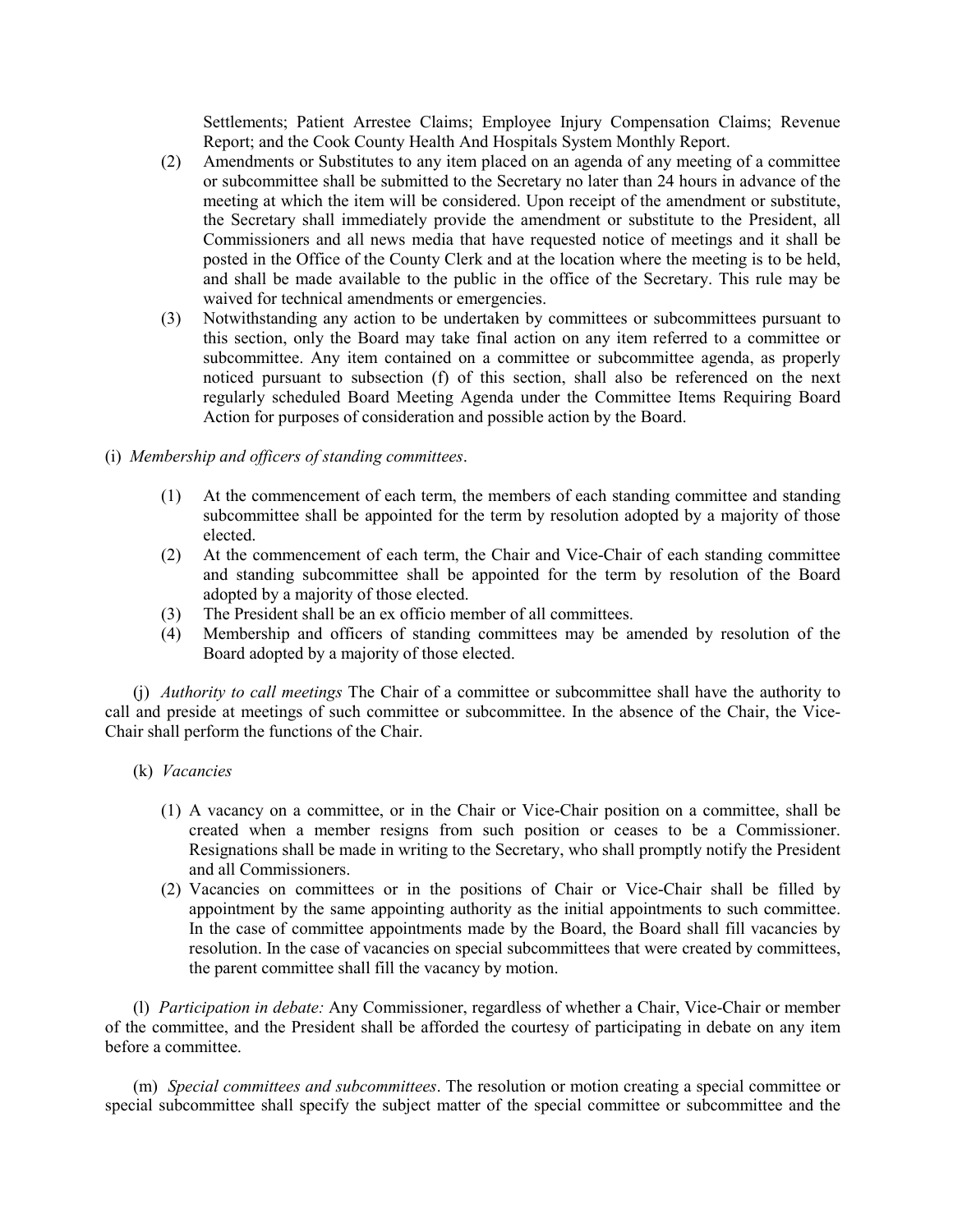number of members to be appointed thereto, and may specify a reporting date during the term in which event the special committee or subcommittee shall be abolished as of such date. Unless an earlier date is specified by resolution or motion, special committees and subcommittees shall expire at the end of the term.

(n) *Standing committees*. The standing committees, the standing subcommittees and the number of members to be appointed to each (including Chair and Vice-Chair, but excluding ex officio members) are as follows:

- (1) Audit, seven members. (The County Auditor and Chief Financial Officer are ex officio, nonvoting members of the Audit Committee.)
- (2) Asset Management, nine members.
- (3) Business and Economic Development, nine members.<br>(4) Contract Compliance, nine members.
- Contract Compliance, nine members.
- (5) Criminal Justice, Committee of the Whole.
- (6) Environmental Control, seven members.
- (7) Finance, Committee of the Whole, with the following subcommittees with the number of members indicated:
	- a. Litigation, seven members.
	- b. Tax Delinquency, five members.
	- c. Workers' Compensation, five members.
- (8) Health and Hospitals, Committee of the Whole.
- (9) Homeland Security and Emergency Management, Committee of the Whole.
- (10) Human Relations, seven members.
- (11) Labor, nine members.
- (12) Law Enforcement, seven members.
- (13) Legislation and Intergovernmental Relations, Committee of the Whole.
- (14) Pension, seven members.
- (15) Roads and Bridges, Committee of the Whole.
- (16) Rules and Administration, nine members.
- (17) Technology and Innovation, nine members.
- (18) Veterans, seven members.
- (19) Workforce, Housing and Community Development, five members.
- (20) Zoning and Building, Committee of the Whole.

(o)*Referrals to committees.* The Board may by motion refer any item before the Board to a Committee or to a subcommittee. The Chair of a committee may refer an item pending in that committee to a subcommittee of that committee. An item referred by the Board to any committee or subcommittee, or by a committee chair to a subcommittee, shall not be jointly referred to any other committee or subcommittee. Only upon the return of the item to the Board, either by report of the committee or by the Board's discharge of the item from the committee or subcommittee, may the Board refer the item to another committee or subcommittee.

Any item that creates a new Ordinance or amends an existing section or sections of the Code shall be referred to a committee or subcommittee upon its initial introduction to the Board. Upon referral, the committee shall hold a hearing on the item. Following the hearing, the item shall be reported to the Board or discharged by the committee or subcommittee. The Board may vote for immediate consideration of the item by a majority vote.

All items referred to committee or subcommittee by the Board shall be designated with a Communication Number as assigned by the Secretary to the Cook County Board of Commissioners. No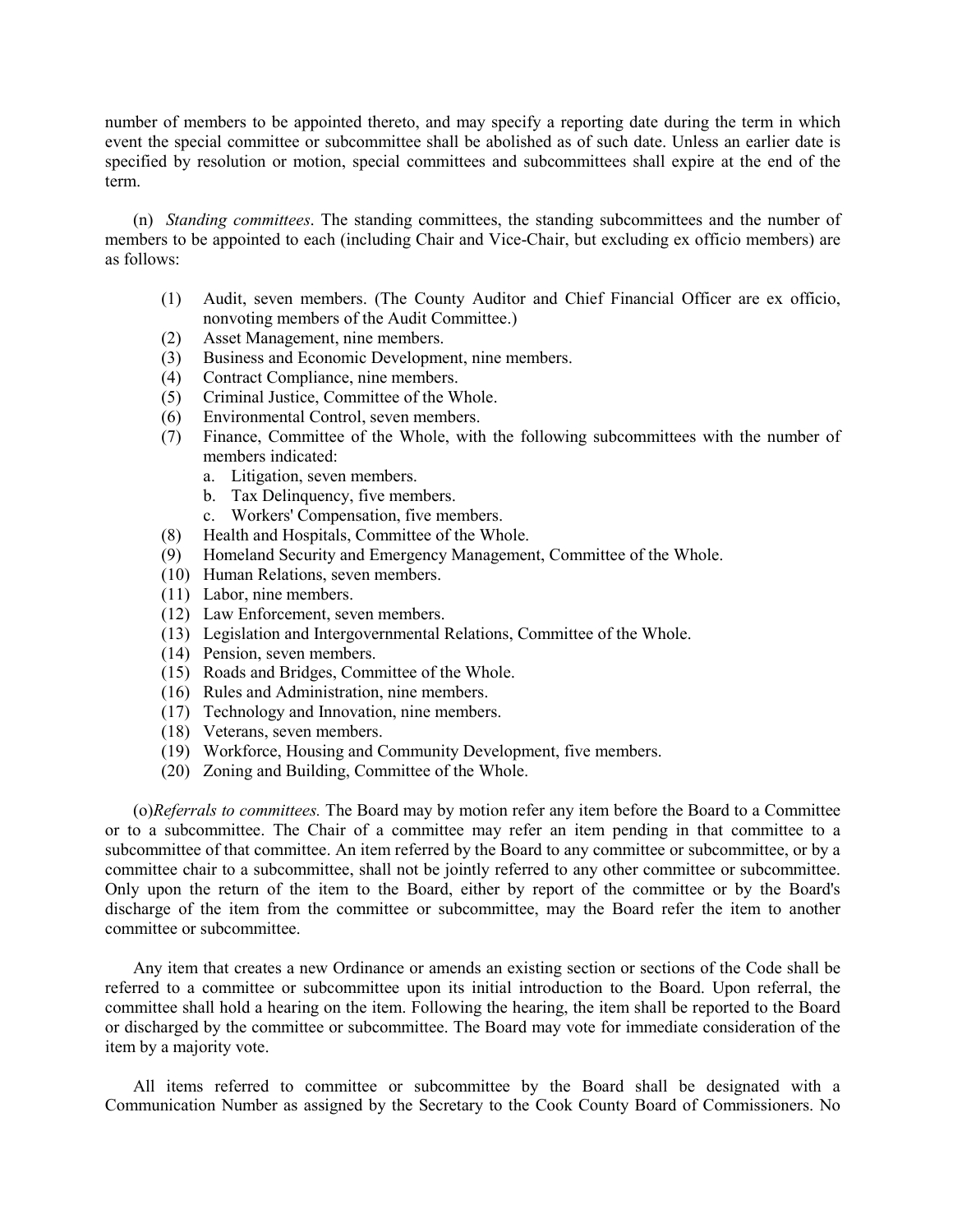committee or subcommittee shall meet for any purpose other than to consider one or more items designated by Communication Numbers.

## (p) *Committee Deliberation and Reporting*.

Upon the completion of deliberations by a committee or subcommittee on an item referred to it, a committee or subcommittee in conjunction with the Secretary to the Board shall inform the members of the actions of the committee or subcommittee on the item to their parent committee or to the Board.

Specifically, action is defined as motions, duly seconded and carried, to adopt one of the six (6) following statements of intent with respect to an item:

- (1) Approve;
- (2) Approve as Amended;
- (3) Not Approve;
- (4) Not Approve as Amended;
- (5) Receive and File; and
- (6) Returned With No Recommendation.

The committee's adoption of any one of the above six statements of intent shall constitute conclusive action by the committee on an item, and shall automatically discharge the committee from further jurisdiction of the item. Absent the attachment of one of these six statements of intent to the Communication Numbered item, such item will remain in committee unless discharged by the Board, or until the item is received and filed pursuant to Rule 2-104(b).

A committee or subcommittee may also inform the members that action by the committee or subcommittee was deferred, referred to a subcommittee or special subcommittee or otherwise inconclusive.

(q) Committee Meeting Minutes. Prior to the next scheduled meeting of the committee or subcommittee, the Secretary shall prepare the minutes of the meeting. The minutes shall contain: a list of the attendees; an account of the items considered; a summary of the deliberations, including motions and amendments proposed and/or adopted; all votes taken; the result of said votes; and, any attachments to the record as ordered by the Chair. The minutes of a meeting may be created and preserved in an electronic format on a publicly available County owned website as maintained by the Secretary.

 (r) *Public Hearings of committees*. Any committee meeting may, at the discretion of the Chair, be designated as a public hearing; provided that the following requirements are satisfied:

(1)A paid notice containing the time, place, subject matter of the hearing, and solicitation of pertinent public testimony shall be published in a newspaper of general circulation in Cook County;

(2) A like notice shall be posted on the County owned website maintained by the Secretary;

(3) A court reporter is present and reporting all written and oral testimony by members of the public;

(4) All oral testimony by members of the public shall be the first order of business after the committee is called to order; and

(5) Any other meeting notification requirements found elsewhere in this section.

(s) *Discharge of committee item by the Board*. The Board may discharge any item from committee by a majority vote.

# **Secs. 2-107—2-140. - Reserved.**

Approved and adopted this 10th of December 2014.